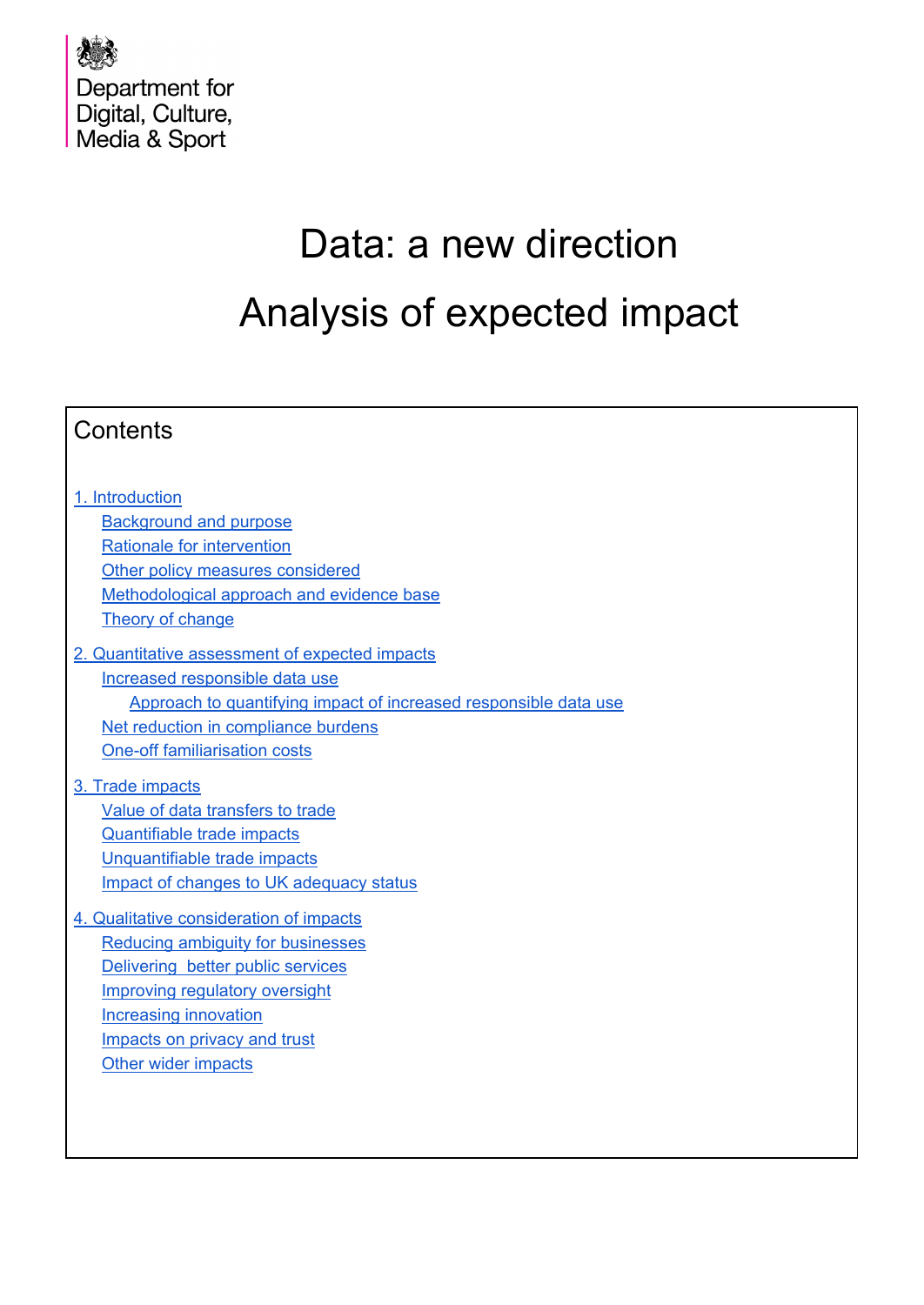## <span id="page-1-0"></span>1.Introduction

### <span id="page-1-1"></span>Background and purpose

- 1. This annex sets out initial analysis of the main expected impacts of the changes proposed in the public consultation on data reform. It is intended as a starting point towards building a more detailed impact assessment as policy develops further. Through this consultation, we are seeking stakeholders' opinions on our current assumptions and evidence as well as where further evidence is required.
- 2. This annex sets out the rationale for intervention in order to develop a theory of change for the proposed package of measures as a whole, outlining the main expected impacts. We expect that the reforms will lead to impacts through a number of primary channels, identified as comprehensively as possible.

| 3. The table below summarises where we have developed quantitative estimates of expected |
|------------------------------------------------------------------------------------------|
| impacts and where we have relied on qualitative assessments.                             |

|                                                 | Measure                                                     | Net Benefit (NPV<br>Ten Year) |
|-------------------------------------------------|-------------------------------------------------------------|-------------------------------|
| Reducing barriers to<br>responsible innovation  | Clarifying legitimate interests                             |                               |
|                                                 | Simpler gateway for research                                |                               |
|                                                 | Permissions for AI systems                                  | £1,111.0m                     |
|                                                 | Clarifying the fairness principle                           |                               |
|                                                 | Clearer standards for data minimisation                     |                               |
| Reduce burdens on<br>business and deliver       | Reforming breach reporting requirements                     | £578.3m                       |
| better outcomes for<br>people                   | Privacy and rights in relation to electronic communications |                               |
|                                                 | Amending bulk subject access requests                       |                               |
| Boosting trade and<br>reducing barriers to data | Human rights and citizen safety                             | Assessed<br>qualitatively     |
| flows                                           | Reforming adequacy assessments                              |                               |
|                                                 | Alternate mechanisms for international transfers            |                               |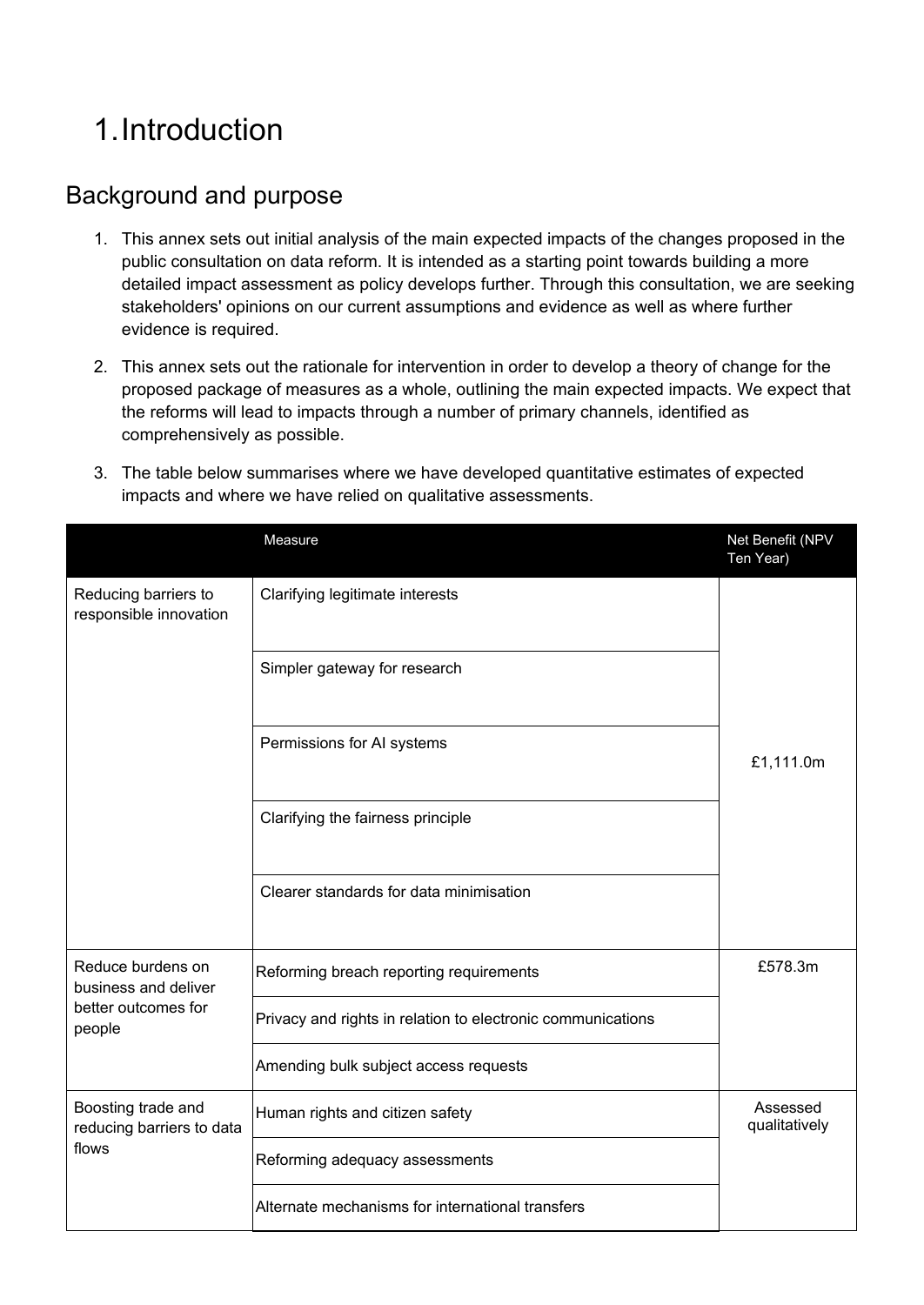| Delivering better public<br>services | Learning lessons from personal data use during the CV19<br>pandemic<br>Building trust in government and increase transparency |                           |
|--------------------------------------|-------------------------------------------------------------------------------------------------------------------------------|---------------------------|
|                                      |                                                                                                                               |                           |
| Reform of the ICO                    | Duty to have regard to growth, innovation and competition                                                                     |                           |
|                                      |                                                                                                                               |                           |
|                                      | DCMS Secretary of State to publish a statement of strategic<br>priorities                                                     | Assessed<br>qualitatively |
|                                      | Ensuring the ICO follows best-practice                                                                                        |                           |
|                                      | A more proportionate regulatory approach to complaints                                                                        |                           |
| <b>Familiarisation costs</b>         |                                                                                                                               | $-F239m$                  |

- 4. The proposed package of reforms is designed to bring benefit to the UK, regardless of the EU's current and future decisions on its adequacy status. Initial analysis indicates a net direct monetised benefit of £1.04bn over 10 years This is driven by removing barriers to responsible data use and reducing business burdens. The Government welcomed the EU's adoption of adequacy decisions for the UK in June 2021, and we firmly believe there to be no incompatibility between our proposed package of reforms and our adequacy status with the EU. In the event EU adequacy is maintained alongside these reforms, this would rise to £1.45bn, through saving £410m in associated costs of switching to alternative transfer mechanisms. In addition, there is likely to be a benefit to UK trade, although our modelling of this is subject to more uncertainty.
- 5. Our current modelling indicates that benefits and costs from these reforms will not fall equally across the economy and society, and that small and micro businesses will benefit proportionately more from these reforms.
- 6. Our quantitative analysis focuses on the impacts on data controllers and data processors, chiefly private businesses and public and third-sector organisations. Where we consider quantification is possible, we set out the methodology, evidence and assumptions available to us (see Section 2). Owing to limited existing methodological approaches and evidence to draw on, we have used a number of assumptions and proxies where specific figures are needed for quantification. We set out illustrative figures to provide transparency and to enable us to gather further evidence and input from relevant stakeholders during this consultation (see Section 5 for consultation questions).
- 7. We present our initial quantitative analysis in Section 2 in relation to:
	- a. Increased responsible data use and the resulting improvement in productivity and output;
	- b. Lower compliance costs faced by organisations; and
	- c. One-off familiarisation costs incurred by organisations when the new regime is introduced.
- 8. There are also potential impacts on individual data subjects that are likely to be complex and differ across groups. Broad types of impacts on data subjects may relate to data rights, agency (control of data, knowledge of its use, data sharing and risk of undesired use), security (such as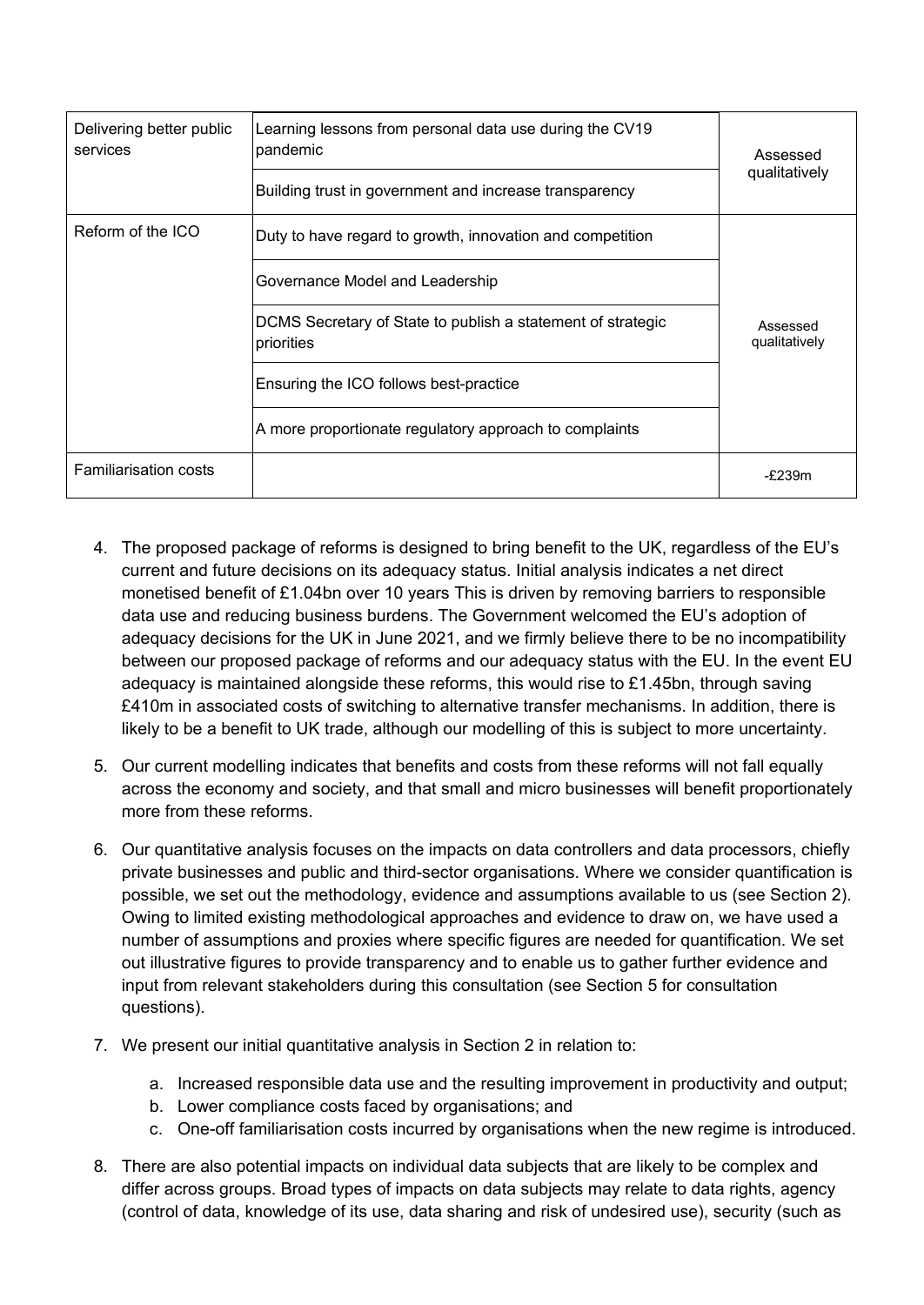the likelihood of breaches), and indirect effects such as levels of trust and consumer surplus enabled by data-driven services. We consider there to be significant potential benefits for individuals through improved data-enabled services whereas the material impacts on the rights of data subjects are likely to be minimal.

- 9. Our logic modelling considers these potential effects on individual data subjects. We assess that the proposed measures will not materially affect an individual's data rights, or agency, finding only marginal potential impacts. This reflects how measures have been designed to uphold individuals' data rights and the responsibilities of data controllers. Furthermore, through increased responsible data use by organisations, it is likely that consumers will benefit from improved quality and breadth of data-enabled products (such as through increased data use through legitimate interests) as well as from improved solutions enabled by measures (such as those simplifying data processing for research purposes). Many of these data-enabled services may be offered free to consumers, generating a large consumer surplus<sup>[1](#page-3-1)</sup> while being reliant upon users' data.[2](#page-3-2) We are considering potential methodologies for analysing the value of privacy rights, the impact of measures on trust and data sharing, and the indirect benefits of improved data-enabled services, and welcome further evidence and feedback on these issues as we develop policy further.
- 10. While methodological approaches exist to quantify the impact on trade, we will seek further information at the consultation stage in order to ensure these are sufficiently robust (Section 3).
- 11. As set out in Section 4, we consider that impacts that are more appropriate to consider qualitatively at this stage include:
	- a. Reducing ambiguity for businesses and increased innovation;
	- b. Empowering public bodies and increased data use leading to better public services;
	- c. Improved regulatory oversight;
	- d. Potential impacts on privacy and trust; and
	- e. Potential wider benefits of data use.

We welcome stakeholders' views on how these might be quantified and whether there are other material impacts to consider.

### <span id="page-3-0"></span>Rationale for intervention

12. Data use is widespread, with 65% of UK businesses handling some form of personal data.<sup>[3](#page-3-3)</sup> The use of data increases considerably as businesses become larger.<sup>[4](#page-3-4)</sup> However, evidence indicates that the current level and nature of data use may be suboptimal and that there are potential efficiency gains to be made which would result in a more socially optimal outcome.<sup>[5](#page-3-5)</sup> While businesses identify benefits of the General Data Protection Regulation (GDPR) $6$  and Data

<span id="page-3-1"></span> $1$  Coyle and Nguyen ( $2020$ ) The value of free digital goods

<span id="page-3-2"></span> $2$  Li et al [\(2019\)](https://ideas.repec.org/p/eti/dpaper/19022.html) Value of Data: There's No Such Thing as a Free Lunch in the Digital Economy

<span id="page-3-3"></span><sup>3</sup> DCMS: UK Business Data Survey [\(2020\)](https://www.gov.uk/government/collections/ad-hoc-statistical-publications-list--2); When asked whether they use data in any form, by type, 65% stated using personal data relating to employees or other.

<span id="page-3-4"></span><sup>&</sup>lt;sup>4</sup> This includes data collected from the businesses' employees (for example, for HR or payroll purposes) and data collected from elsewhere (such as customer data). Source: UK Business Data Survey [\(2020\)](https://www.gov.uk/government/statistics/uk-business-data-survey-2020)

<span id="page-3-5"></span><sup>&</sup>lt;sup>5</sup> See HMT "The economic value of data: discussion paper" [\(2018\)](https://assets.publishing.service.gov.uk/government/uploads/system/uploads/attachment_data/file/731349/20180730_HMT_Discussion_Paper_-_The_Economic_Value_of_Data.pdf) for a discussion of why data is an suboptimally used asset

<span id="page-3-6"></span><sup>&</sup>lt;sup>6</sup> Until the end of 2020 the EU GDPR applied in the UK. Since then, the applicable legislation in the UK has been the UK GDPR. For simplicity we typically refer to the UK GDPR throughout, but where evidence relates to the earlier GDPR we refer to this as the GDPR.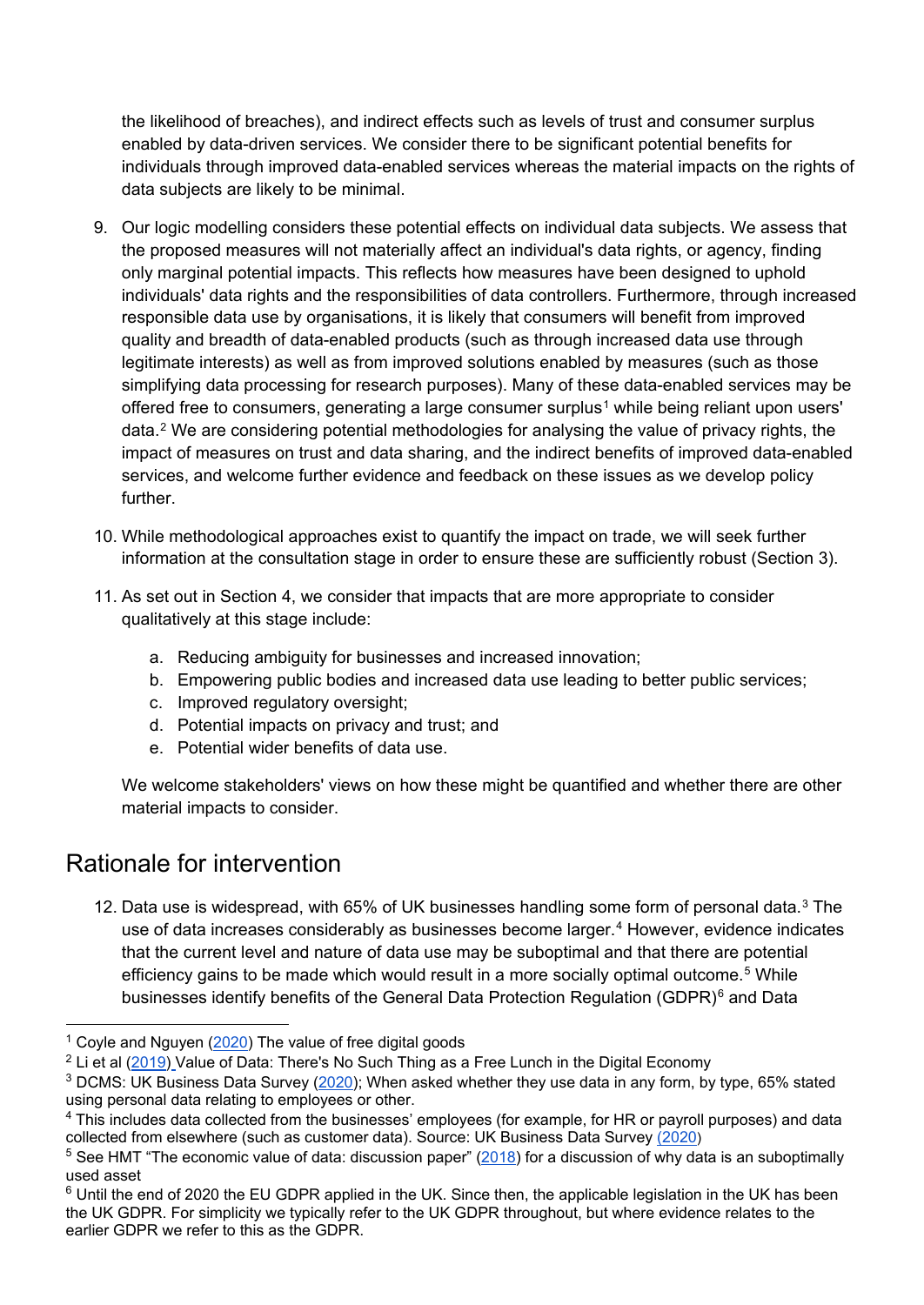Protection Act 2018 (DPA 2018),<sup>[7](#page-4-1)</sup> some organisations find this legislation difficult to understand and implement, particularly small businesses.<sup>[8](#page-4-2)</sup> In particular, approximately 40% of UK businesses report lacking certainty on key definitions in the UK's data protection regime, what people's data rights are and how and when to report a breach.[9](#page-4-3)

- 13. Fewer than 10% of UK businesses use customer relationship management software to collect, store, and share customer information within their businesses,<sup>[10](#page-4-4)</sup> meaning that most businesses do not have an easy way of using data to gain customer insights. Some businesses even view data as a liability, particularly where personal data is concerned, and take steps to severely curtail access and usage, implying a level of strategic over-compliance arising from uncertainty. This may come at significant opportunity cost.
- 14. There is also evidence that the current regime may reduce firm-level innovation, business creation and employment,<sup>[11](#page-4-5)</sup> decrease investment in emerging technology firms,<sup>[12](#page-4-6)</sup> and negatively impact data-driven industries.<sup>[13](#page-4-7)</sup> The current data protection regime is complex to interpret and apply. We found that 53% of those who thought the GDPR was unclear stated they had spent a disproportionate amount of time working out its requirements.<sup>[14](#page-4-8)</sup> Further, when asked which elements of the GDPR could be clearer, 42% reported the lawful bases that allow data processing.[15](#page-4-9) Such complexity is understood to be a barrier to compliance and lead to uncertainty, and potential over- or under-compliance (through strategy or error).<sup>[16](#page-4-10)</sup>

#### <span id="page-4-0"></span>Other policy measures considered

- 15. Several options were considered to meet the key objectives of the reforms to create a pro-growth and innovation-friendly data protection framework, whilst ensuring public trust in the responsible use of data. The set of reform proposals has been designed to be consistent, comprehensive and meet these objectives as a package; we therefore assess the preferred option as the package of measures together. However, alternative options were considered and are presented at this consultation stage where possible.
- 16. Prior to considering any specific reform options, the government gathered evidence from internal and external stakeholders to understand how the current data protection regime is functioning in practice. In light of this evidence, reform options were designed to respect the key elements of the current UK GDPR, such as its processing principles, data rights for citizens, and mechanisms for supervision and enforcement. These will continue to underpin a high level of protection for people's personal data and control for individuals over how their personal data is used.

<span id="page-4-1"></span> $7$  For example, increased awareness of data protection at a senior level, improved awareness of data as a business asset, and increased customer trust, from the UK Business Data Survey [\(2020\)](https://www.gov.uk/government/statistics/uk-business-data-survey-2020)

<span id="page-4-2"></span><sup>&</sup>lt;sup>8</sup> The European Commission's [\(2020\)](https://ec.europa.eu/commission/presscorner/detail/en/ip_20_1163) [evaluation of the GDPR](https://ec.europa.eu/info/law/law-topic/data-protection/communication-two-years-application-general-data-protection-regulation_en) identified challenges for organisations, in particular SMEs.

<span id="page-4-3"></span><sup>&</sup>lt;sup>9</sup> DCMS: UK Business Data Survey [\(2020\)](https://www.gov.uk/government/collections/ad-hoc-statistical-publications-list--2); When asked which elements of GDPR do you feel could be clearer, respondents answered; The definitions of 'special category' data (40%), What people's data rights are (38%), How and when to report a data breach (37%)

<span id="page-4-4"></span><sup>&</sup>lt;sup>10</sup> ONS [\(2018\)](https://www.ons.gov.uk/businessindustryandtrade/itandinternetindustry/bulletins/ecommerceandictactivity/2018) E-commerce and ICT activity Statistical bulletins, Table 25; this is even lower for micro-sized firms. 11Christensen et al.[\(2013\)](http://citeseerx.ist.psu.edu/viewdoc/download?doi=10.1.1.657.138&rep=rep1&type=pdf) The Impact of the Data Protection Regulation in the E.U.

<span id="page-4-7"></span><span id="page-4-6"></span><span id="page-4-5"></span><sup>&</sup>lt;sup>12</sup> Jia et al. [\(2018\)](https://www.nber.org/papers/w25248) found that GDPR negatively affected venture capital investment in digital technology firms. <sup>13</sup> For example, direct marketing, behavioural advertising, credit information and website analytics, as studied in Deloitte [\(2013\)](https://www2.deloitte.com/content/dam/Deloitte/uk/Documents/about-deloitte/deloitte-uk-european-data-protection-tmt.pdf). Similar findings are indicated by Arnold and Hildebrand [\(2017\)](https://www.researchgate.net/publication/321805749_Study_on_the_economic_impact_of_the_ePrivacy-Regulation_provisions_on_online_advertising_and_ad-based_digital_business_models)

<span id="page-4-8"></span><sup>&</sup>lt;sup>14</sup> DCMS: UK Business Data Survey [\(2020\)](https://www.gov.uk/government/collections/ad-hoc-statistical-publications-list--2)

<span id="page-4-9"></span><sup>15</sup> DCMS: UK Business Data Survey [\(2020\)](https://www.gov.uk/government/collections/ad-hoc-statistical-publications-list--2)

<span id="page-4-10"></span><sup>&</sup>lt;sup>16</sup> Christensen et al.[\(2013\)](http://citeseerx.ist.psu.edu/viewdoc/download?doi=10.1.1.657.138&rep=rep1&type=pdf) The Impact of the Data Protection Regulation in the E.U. To note, this is a forecast of the proposed GDPR rather than an ex-post impact evaluation.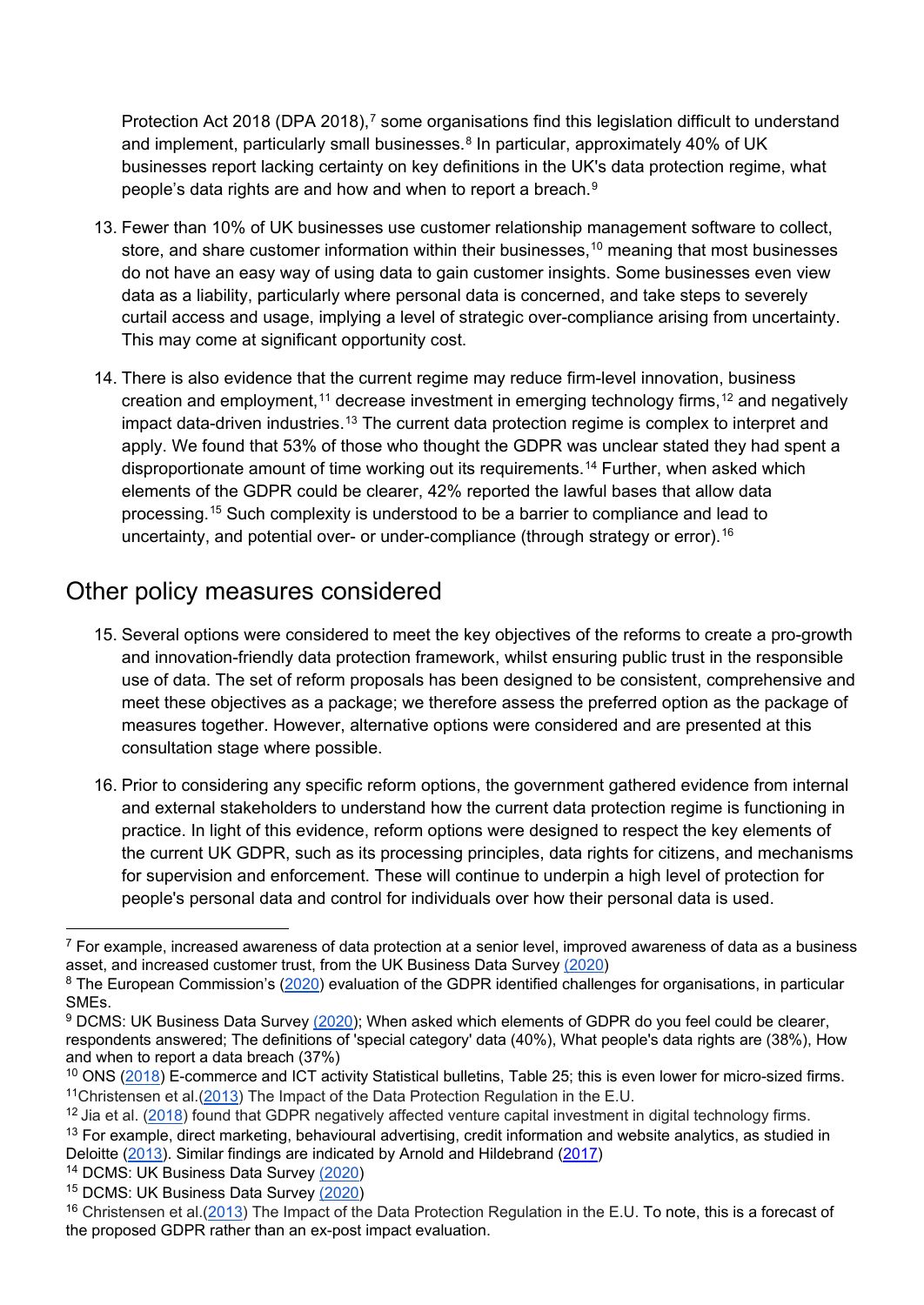Furthermore, the Government recognises that organisations have invested in understanding, complying and implementing the current regime. The powers granted to the regulator, the Information Commissioner's Office (ICO), to uphold and monitor the regime are also fundamentally fit for purpose. The reform options are designed to address identified issues or improve upon the current framework.

- 17. This process of engagement identified various issues for organisations and for individuals,, formalised as problem statements. This was used to identify areas of the legislation to be considered and evaluated for reform. For example, feedback shared with the ICO (during the development of its Accountability Framework) revealed that the accountability requirements set out in GDPR, such as record keeping, were viewed as overly prescriptive and onerous to comply with, particularly for smaller organisations.
- 18. A long list of potential reform options was generated in each area, with each option designed to tackle an identified issue. These were then assessed for their likely impact on stakeholders (the public, organisations in the public and private sector and the wider data economy) alongside associated risks and benefits. The viability of each reform option was then assessed as part of continued engagement with the ICO and wider internal and external stakeholders, further policy research and policy analysis looking at their legal and practical feasibility as well as the extent to which the option would deliver the intended policy outcome. Each reform was also re-considered in the context of the wider package of potential reforms in order to assess its fit and interdependencies with other potential measures. This resulted in the list of potential reform options being considered at this consultation stage.

#### <span id="page-5-0"></span>Methodological approach and evidence base

- 19. The proposed measures have common channels of impact and practical implications. Further, the proposed measures are closely interlinked and are not mutually exclusive. We therefore consider the expected impact of the package of proposed measures as a whole, as mentioned above. Where quantification is possible, we provide indicative analysis of quantified impacts of some measures as a basis for discussion and to seek stakeholders' input.
- 20. Our methodological approach consists of three stages.
	- i. In stage 1, we assess available evidence to develop theories of change for each of the measures, mapping outputs, outcomes, direct and indirect effects, and possible unintended consequences of measures (see below).
	- ii. In stage 2, we assess available evidence to judge which direct and indirect effects could be feasibly modelled (see Section 2).
	- iii. In stage 3, we qualitatively assess the remaining impacts using the available evidence (see Section 3).
- 21. We have relied on three types of evidence:
	- i. Data on how many organisations process personal data and currently undertake activities to comply with data protection regulation;
	- ii. Data on the cost of compliance activities and/or the marginal impact of reforms and data use; and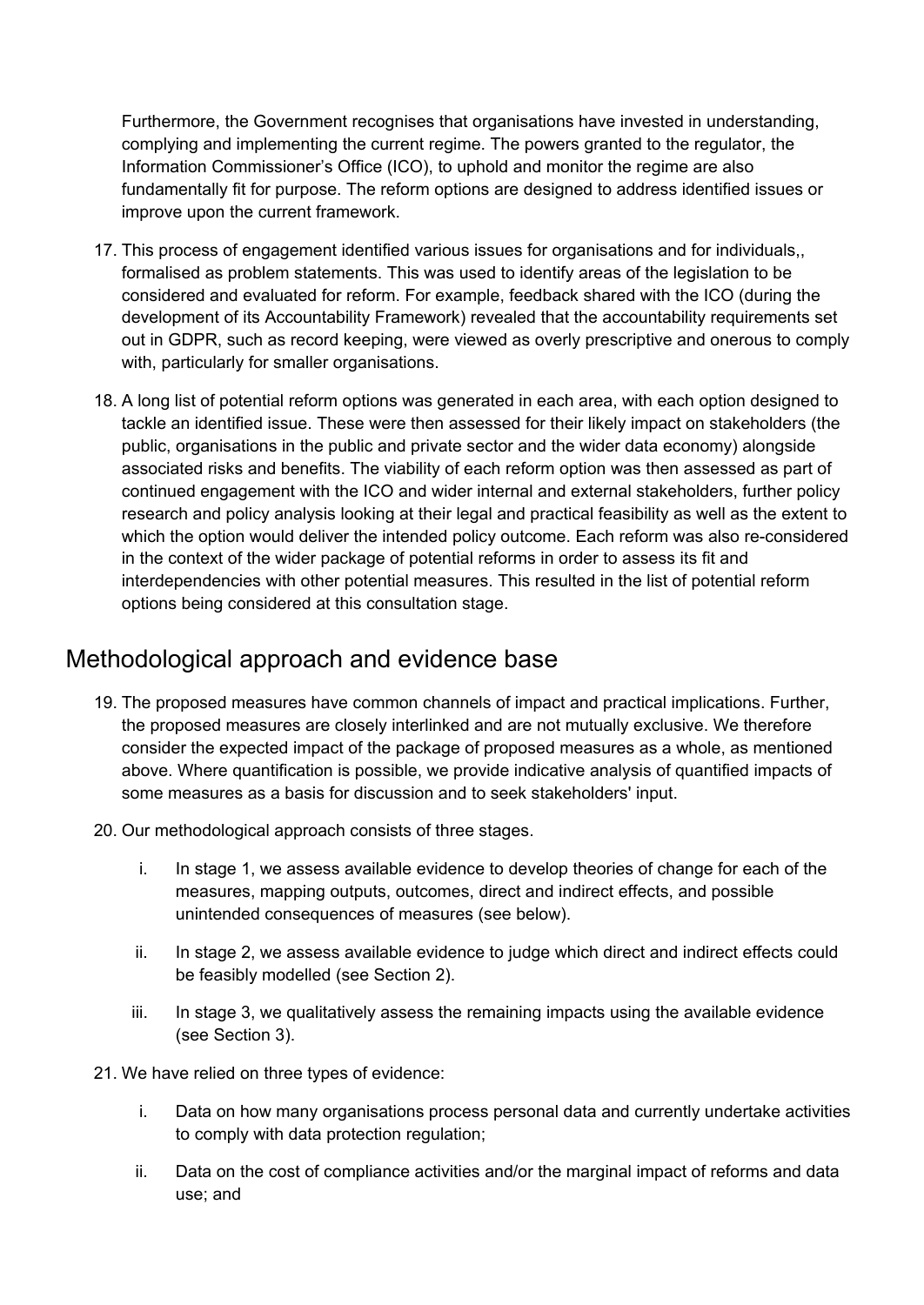iii. Wider evidence on the impact of current data legislation and potential reforms

These are described in further detail below.

- 22. For the first type of evidence, we mainly used the UK Business Data Survey (UKBDS)<sup>17</sup>, which is a large survey on UK businesses' use of data and interaction with data protection. This has a representative sample of 4,500 UK businesses, surveyed by telephone in late 2020. The survey provides detailed information on many of the activities related to data protection and data use.
- 23. For the second type of evidence, the most important data sources for our modelling are the European Commission's and Ministry of Justice's 2012 impact assessments (IAs) of the then proposed European data protection regulation. Where possible, these were integrated with more recent evidence. As these IAs are now just under 10 years old, and were carried out before GDPR came into force and we have not found any more recent estimates, it is possible that actual compliance costs as currently experienced by UK organisations differ from the costs reported in the IAs. For example, the IAs generally assumed that the cost of compliance would be constant over time; however these costs may decrease over time as organisations are increasingly familiar with regulation. In contrast, compliance costs may increase over time as patterns of data use change (such as remote and online working) or new technologies develop (such as automated decision making) which existing rules might not readily accommodate.
- 24. For the third type of evidence, we investigated the impact of similar policies and case studies. This includes literature on the impact on productivity of data use, cross-border flows of data and data policy restrictions. Finally, we conducted meta-analyses of available estimates in order to understand the associated effects of different changes, such as changes to organisations' use of data. As described above, the proposed reforms are novel and there is limited precedent of other comparable reforms. We are therefore seeking stakeholders' views on the degree to which our findings from this review are applicable in this current context.

### <span id="page-6-0"></span>Theory of change

25. A theory of change sets out how policies have direct and indirect effects that contribute to achieving final intended outcomes. We developed our theories of change using economic principles, evidence of the impact of comparable policies, and an expert panel consisting of academics and practitioners in data policy.

<span id="page-6-1"></span> <sup>17</sup> UK Business Data Survey [\(2021\)](https://www.gov.uk/government/statistics/uk-business-data-survey-2020), DCMS Ad-hoc Statistics [\(2021\)](https://www.gov.uk/government/collections/ad-hoc-statistical-publications-list--2#history)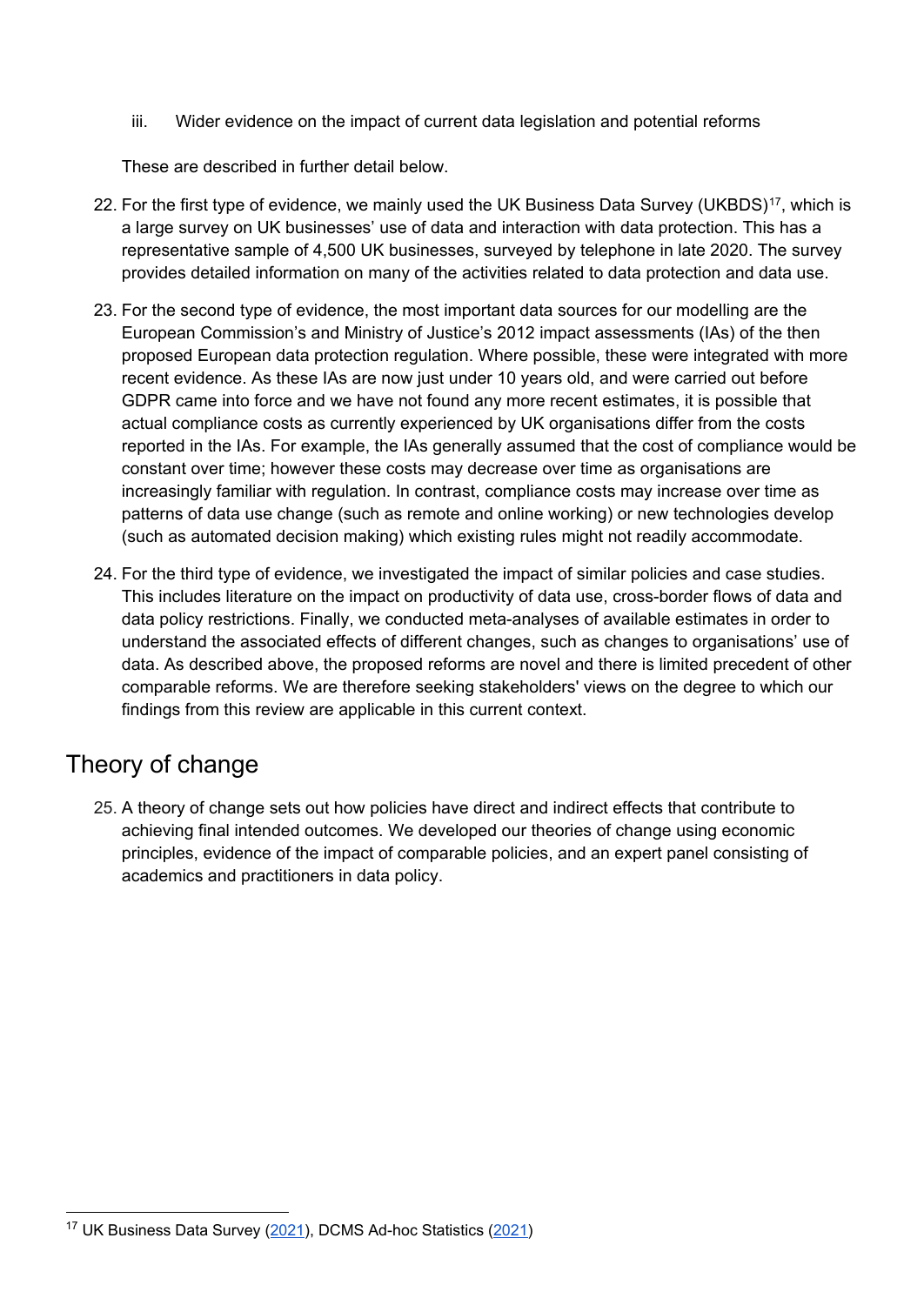26. The figure below sets out the theory of change for the package of proposed reform options in this consultation. Where we have sufficient evidence and we have been able to make reasonable assumptions, we have quantified the net impact in terms of changes relative to the baseline. The boxes in light grey represent the effects that we have not quantified but have instead considered qualitatively. We assume the baseline is where the status quo remains in place with respect to the current data protection regime.

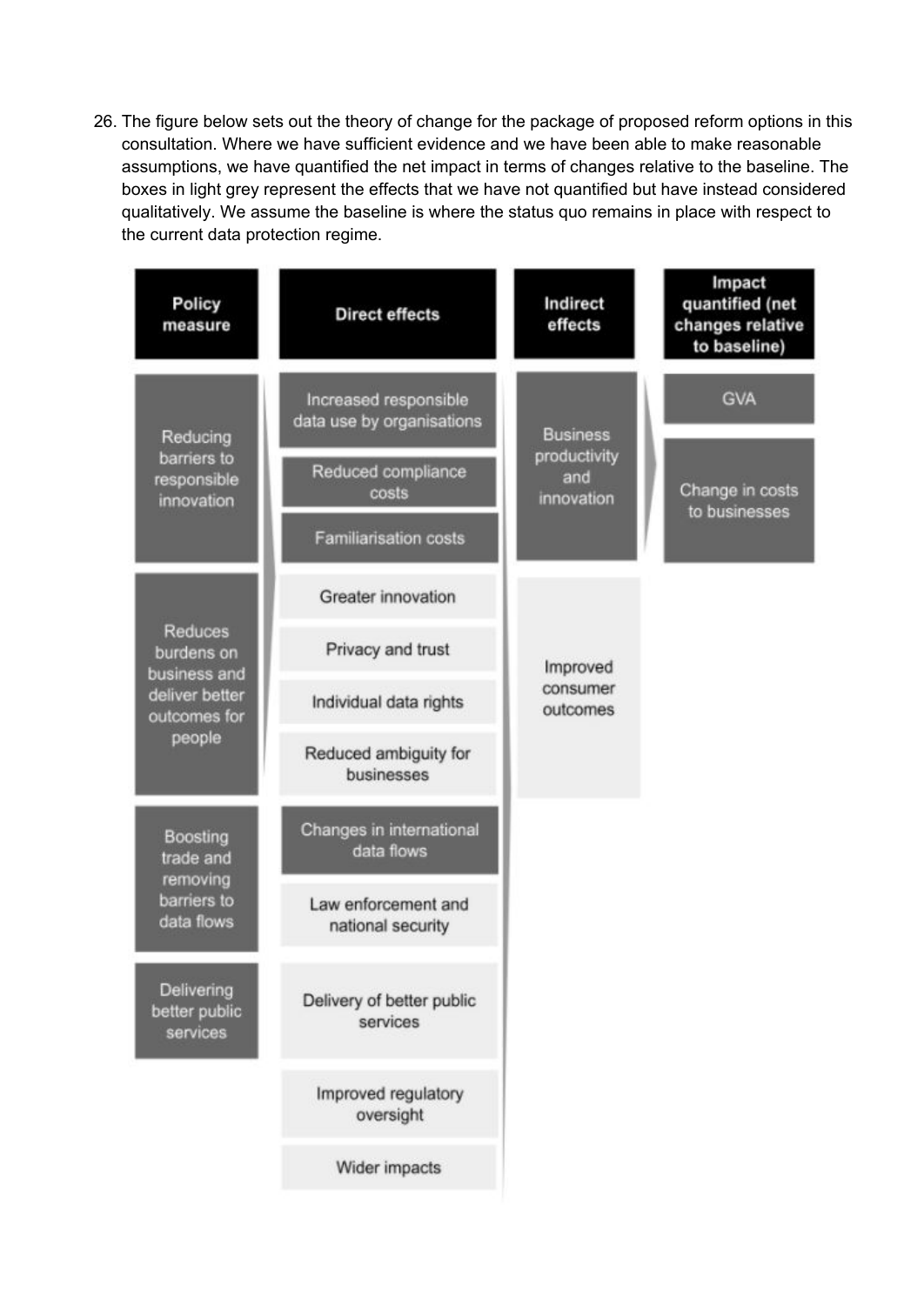## <span id="page-8-0"></span>2. Quantitative assessment of expected impacts

27. An estimated increase in responsible data use and a reduction in compliance costs account for the majority of quantified economic benefits, which are expected to generate net benefits of £1.45 billion over ten years. These benefits arise mostly from the measures relating to reducing barriers to responsible innovation, and reducing burdens on business and delivering better outcomes for people. The rest of this section sets out our approach and evidence used to quantify these benefits.

### <span id="page-8-1"></span>Increased responsible data use

- 28. The proposed measures are expected to increase responsible data use at the firm level, primarily due to lower compliance costs and reduced uncertainty associated with data use, but also through changes in overall data sharing by individuals. We expect that greater clarity will allow organisations to increase responsible data use, both in organisations that already conduct these activities and by increasing the number of organisations that use data. Some proposed measures will increase data processing for specific activities, such as those in relation to R&D and AI systems.
- 29. A wide literature identifies data as a factor of production and driver of firm-level productivity, with more (or higher quality) data driving higher output through lower costs, better coordination and improved products. Using reliable estimates from the literature on the relationship between data use and GVA, we estimate the impact of measures on economic output.
- 30. The impact of data at the firm level is complex and varied. Its value to organisations is widely reported<sup>[18](#page-8-2)</sup> in terms of driving greater firm-level efficiency, enabling new products (often personalised and free), and powering new technologies through big data, AI and data analysis.<sup>[19](#page-8-3)</sup>
- 31. There are many mechanisms by which the acquisition of data can improve and increase outputs. In essence, data-intensive analytics can be used to discover new insights which enhance decision-making and optimise processes or coordination. This includes quality improvements in existing products and services, cost reduction in delivering products and services, (e.g. analytics can reduce the costs of delivery, better credit scoring can reduce the cost of delivering, lower wastage and dynamic efficiency from improved data on performance), and greater innovation in development of new products and services.[20](#page-8-4)
- 32. The measures relating to reducing barriers to responsible innovation are likely to generate an increase in responsible data use. For example, creating a limited non-exhaustive list of legitimate interests for which businesses can use personal data will give organisations more confidence to process personal data without unnecessary recourse to consent. Similarly, helping organisations

<span id="page-8-2"></span><sup>&</sup>lt;sup>18</sup> Snaith [\(2018\)](https://theodi.org/article/datas-value-how-and-why-should-we-measure-it/) Data's value: how and why should we measure it?, ODI, August 2018

Higson and Waltho [\(2009\)](https://www.semanticscholar.org/paper/Valuing-Information-as-an-Asset-Waltho-Higson/31314c1879522d4a6a3d3c1e32360cbfd0ec5856) Valuing Information as an Asset, David Waltho, C. Higson, Published 2010 McKinsey [\(2013\)](https://www.mckinsey.com/business-functions/mckinsey-digital/our-insights/open-data-unlocking-innovation-and-performance-with-liquid-information) Open data: Unlocking innovation and performance with liquid information, October 2013 LaValle et al. [\(2010\)](https://sloanreview.mit.edu/article/big-data-analytics-and-the-path-from-insights-to-value/?gclid=Cj0KCQjw8IaGBhCHARIsAGIRRYqsr_fYhxYhSyo6a1exsnjt4zJB2He2kmrMQ37kA4k5HFbYyTiOrUAaAhoaEALw_wcB) Big Data, Analytics and the Path From Insights to Value, Sloan Management Review, Steve LaValle, Eric Lesser, Rebecca Shockley, Michael S. Hopkins and Nina Kruschwitz, December 2010, Deloitte [\(2019\)](https://www2.deloitte.com/ie/en/pages/deloitte-private/articles/generating-value-data-capture.html) Generating value from data capture

<span id="page-8-3"></span> $19$ McKinsey [\(2018\)](https://www.mckinsey.com/featured-insights/artificial-intelligence/how-artificial-intelligence-and-data-add-value-to-businesses) How artificial intelligence and data add value to businesses

<span id="page-8-4"></span><sup>&</sup>lt;sup>20</sup> Additional examples include the development of new financial products, smart contracts and supply chain tracking services, new products that rely on applications such as online maps or translation, and new consumer goods based on analysis of purchasing trends. From World Bank [\(2021\)](https://www.worldbank.org/en/publication/wdr2021) World Development Report 2021: Data for Better Lives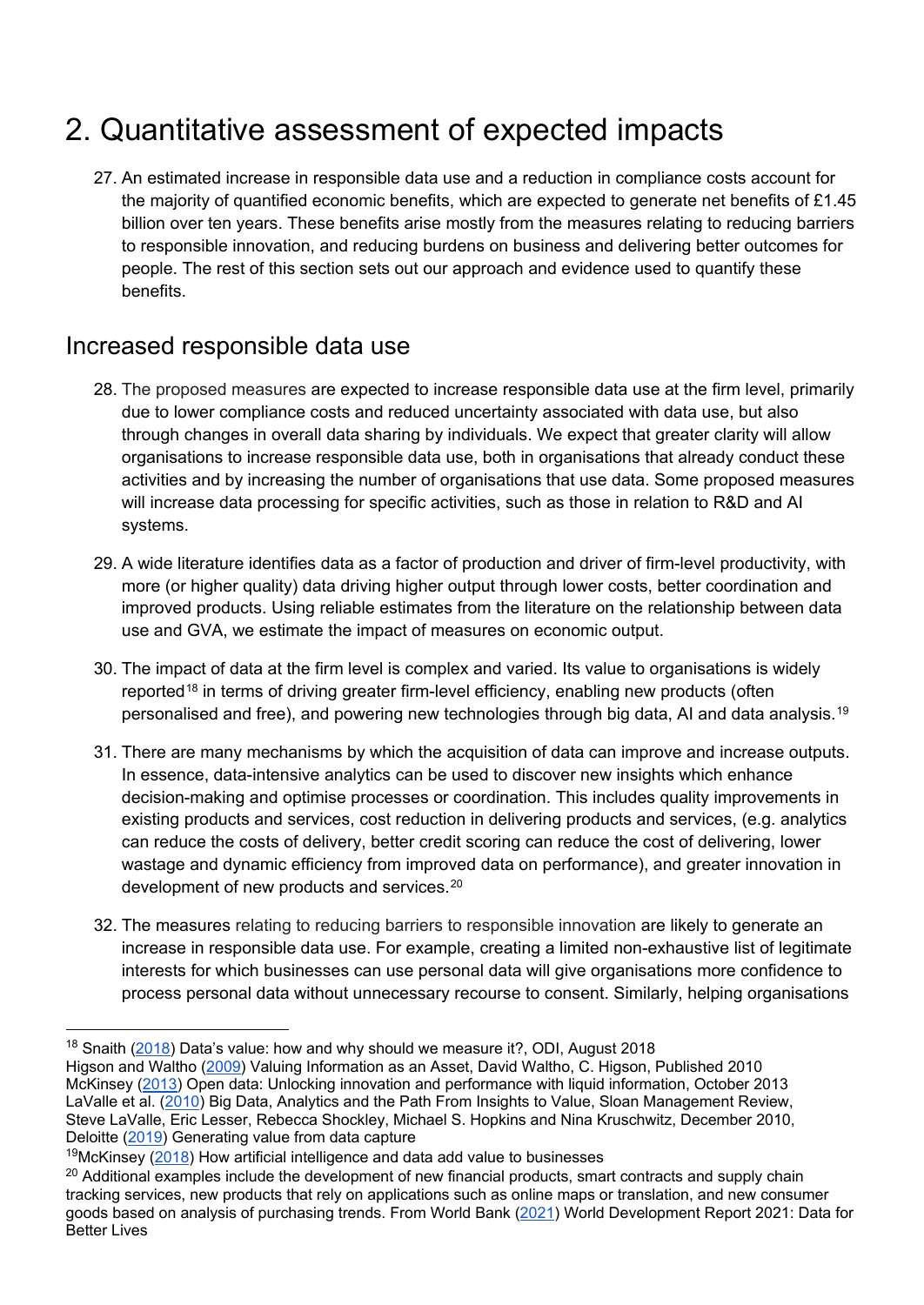building or deploying AI tools to interpret existing data regulation and simplifying legislation where appropriate will facilitate new entrants to data-driven markets and help to ensure beneficial data processing is not impeded.

33. As an example of how we consider the impact of each of the individual measures, the figure below sets out the theory of change for the proposal to provide a more explicit permission for the processing of personal data for the purpose of monitoring and mitigating bias in AI systems. It can be seen that providing clarity in this area is expected to lead to short-term outcomes which then lead to direct and indirect effects. We have quantified the resulting impact on productivity and innovation in terms of GVA.



34. In order to determine the number of organisations affected by each measure, we use data from UKBDS and other sources.

#### <span id="page-9-0"></span>Approach to quantifying impact of increased responsible data use

- 35. The impact of organisational data use is complex and inherently uncertain, but is understood to be valuable to firm organisation and production. There are various ways of understanding the role of data in the creation of value by organisations: as a factor of production, as a productivity enhancer, as a by-product, or as an output itself.
- 36. We do not attempt to directly quantify data as a primary output or a by-product itself. Instead, we consider data as an input to businesses, as a factor of production driving output and productivity.[21](#page-9-1) Data may also be conceptualised as a driver of total factor productivity (TFP) by providing additional *information* or *insight*. Increases in TFP reflect a more efficient use of factors of production, often thought to be driven by technological change. Businesses use data along with various technologies to become more productive by improving their business processes, learning more about their clients and customers, developing new products, or making better data-

<span id="page-9-1"></span><sup>&</sup>lt;sup>21</sup> Manyika, Chui and Brown ( $2011$ ) Big Data: The Next Frontier for Innovation, Competition, and Productivity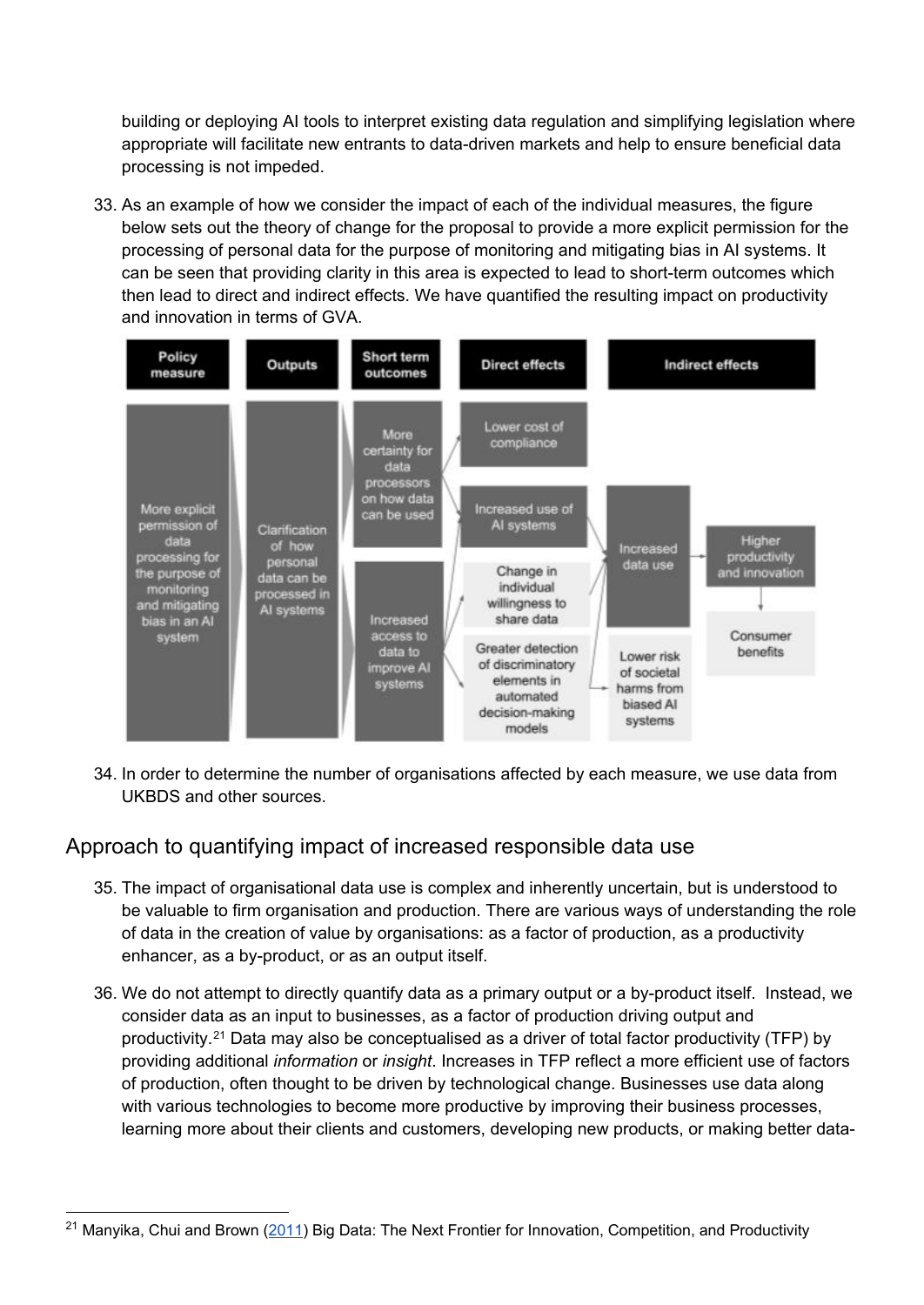driven decisions. In this context, the addition of data to the production process makes the main factors of production more efficient, leading to better performance.<sup>[22](#page-10-1)</sup>

- 37. Quantifying, and particularly monetising, the value of this data poses a difficult challenge. For example, defining the volume of data in terms of bytes does not reflect the quality of that data in terms of its many characteristics (such as accuracy, timeliness, and the degree to which it is processed). The value of data will vary greatly according to context and there is limited information on prices. Nonetheless, rather than omitting a monetised impact from our analysis, we use GVA as one potential way to capture the value added to the economy on a top-down basis. Through the mechanisms described above, we expect that data use will improve TFP, improving allocation of resources and coordination to increase firm-level output with all other inputs unchanged. We estimate the effect of measures on data use by channel of impact and attempt to find reliable estimates that relate additional data use to firm-level productivity and consequently GVA. While the ultimate value of this increased data is impossible to assess directly due to the inherent uncertainty and variation in how data will be productively used across organisations, we consider the net impact on data controllers will be positive, and therefore deem it worth inclusion in the cost-benefit analysis.
- 38. We assess GVA as the most reliable way to capture this added value to the economy from a topdown method. Through the above mechanisms, we expect that data use will improve TFP, improving allocation and coordination to increase firm-level output with all other inputs unchanged. We undertook a literature review of the evidence relating data use and productivity, two key papers being Bahkshi et al (2014)<sup>[23](#page-10-2)</sup> and Brynjolfsson, (2011)<sup>[24](#page-10-3)</sup>. Bahkshi et al. find that a one-standard deviation increase in the use of online data is associated with a 8% higher level of productivity (TFP). Looking at decision making based on data and business analytics ('data driven decision making' or DDD), Brynjolfsson finds firms adopting DDD have output and productivity 5-6% higher than what would be expected, all else being equal. Primarily at this stage, we use Bahkshi's estimates of an increase in productivity, measured as GVA per worker, which represents a central and commonly found estimate across the literature. However, we are seeking further evidence and input as to the impact of increased data use at organisational level.
- 39. We consider a GVA approach to be a clear and empirically sound method to appraise the value of data. Studies that attempt to estimate the value of personal data are typically based on income, market or contingent valuation. However, these are typically context-specific<sup>[25](#page-10-4)</sup> and may therefore be unreliable or inaccurate in a more general context of analysis.

### <span id="page-10-0"></span>Net reduction in compliance burdens

40. Compared to the current regime, several of the measures change compliance requirements on organisations, typically lowering the current compliance burden while continuing to require businesses to be accountable for delivering key outcomes for data protection.

- <span id="page-10-2"></span><sup>23</sup>The analytical firm: Estimating the effect of data and online analytics on firm performance
- <span id="page-10-3"></span><sup>24</sup> [Strength in Numbers: How Does Data-Driven Decisionmaking Affect Firm Performance?](https://papers.ssrn.com/sol3/papers.cfm?abstract_id=1819486)

<span id="page-10-1"></span><sup>&</sup>lt;sup>22</sup> World Bank [\(2021\)](https://www.worldbank.org/en/publication/wdr2021) World Development Report 2021: Data for better lives

<span id="page-10-4"></span><sup>&</sup>lt;sup>25</sup> Sources: BEIS [\(2019\)](https://papers.ssrn.com/sol3/papers.cfm?abstract_id=3413277) Companies House data: valuing the user benefits; Winegar and Sunstein (2019) 'How Much Is Data Privacy Worth? A Preliminary Investigation'; Coyle and ODI [\(2020\)](https://www.bennettinstitute.cam.ac.uk/media/uploads/files/Value_of_data_summary_report_26_Feb.pdf) The Value of Data summary report; PWC [\(2018\)](https://www.pwc.co.uk/data-analytics/documents/putting-value-on-data.pdf) Putting a value on data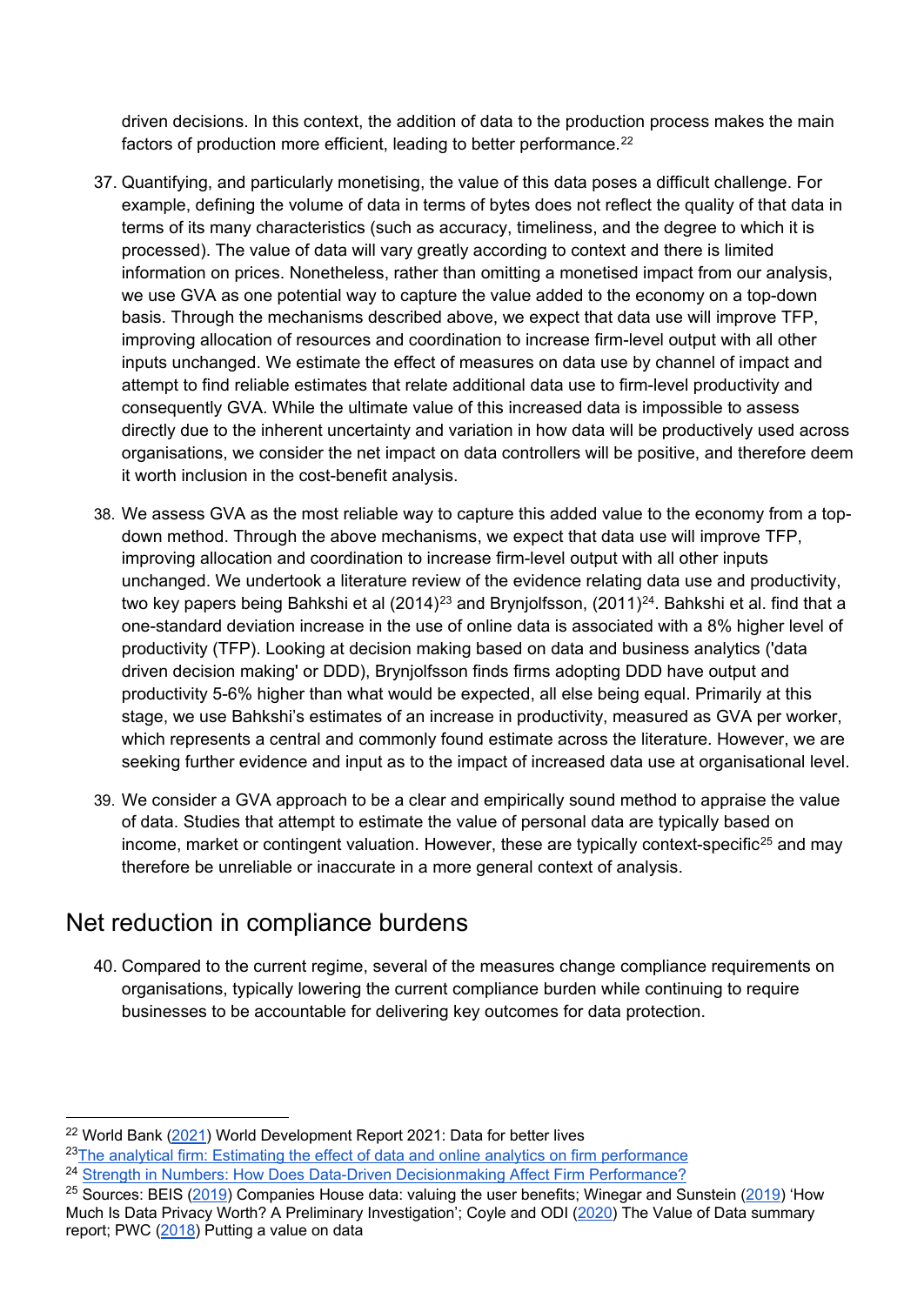- 41. We expect that, compared to the current data protection regime, the proposed measures will reduce administrative costs owing to fewer staff or less time spent on unnecessary compliance activities.
- 42. Specific measures relating to reducing barriers to responsible innovation that may reduce direct business costs include:
	- a. Simplifying the use of personal data for research purposes;
	- b. Creating a limited non-exhaustive list of legitimate interests that businesses can use personal data for, giving organisations more confidence to process personal data without unnecessary recourse to consent; and
	- c. Providing greater clarity on specific activities including when further processing can take place, the circumstances in which data will be regarded as anonymous, and that the test for anonymisation is relative.
- 43. Specific measures relating to reducing burdens on business and delivering better outcomes for people that may reduce direct business costs include the following:
	- a. Reforming the accountability framework to allow for more efficient focussing of efforts either through a privacy management programme (PMP) or through targeted changes to current prescriptive requirements; and
	- b. Introducing a cost ceiling for SARs and amending the threshold for response where a request is likely to cause disproportionate or unjustified disruption.
- 44. To assess the impact of proposals relative to the current regime, we assess the compliance activities currently undertaken under the UK GDPR, their unit-costs and impacts on organisations.
- 45. The table below sets out some of the key compliance requirements and activities that we assume result from the current UK GDPR/DPA requirements, and the associated unit-costs or time-cost (costs incurred by organisations to undertake such activities or complete requirements). While these are derived from the best available evidence, there remains a large degree of uncertainty. For example, we assume that the baseline cost of some compliance activities varies depending on the size of the organisation (e.g. establishing a lawful ground for data processing) whereas others do not (e.g. cost of seeking legal advice). We are therefore seeking input from a range of organisations as to the practical impact of current data protection legislation at consultation.

| <b>Activity</b>                                           | <b>Description</b>                                                                                                                                                    | Annual cost per activity per<br>business (£)                                                                                                                                                   |
|-----------------------------------------------------------|-----------------------------------------------------------------------------------------------------------------------------------------------------------------------|------------------------------------------------------------------------------------------------------------------------------------------------------------------------------------------------|
| Seeking legal<br>advice                                   | Businesses often require external legal advice in order<br>to maintain their compliance with regulation. This<br>includes advice on how and whether data can be used. | £990/year cost of legal advice<br>(equivalent to 4 hours of a legal<br>professional and 2 hours of a<br>clerical worker)                                                                       |
| Establishing a<br>lawful ground<br>for data<br>processing | Internal staff time is often required to consider whether<br>a particular use of data is permissible, and to clarify this<br>for others.                              | Annual wages for DPO (medium<br>and large enterprises): £50,000 for<br>medium and large enterprises;<br>annual labour costs for DPO type<br>functions: £900 for small and micro<br>enterprises |
| Acquiring                                                 | Businesses must acquire consent to process personal                                                                                                                   | £67.50 cost per business per year                                                                                                                                                              |

#### **Compliance activities and costs assumed under the baseline**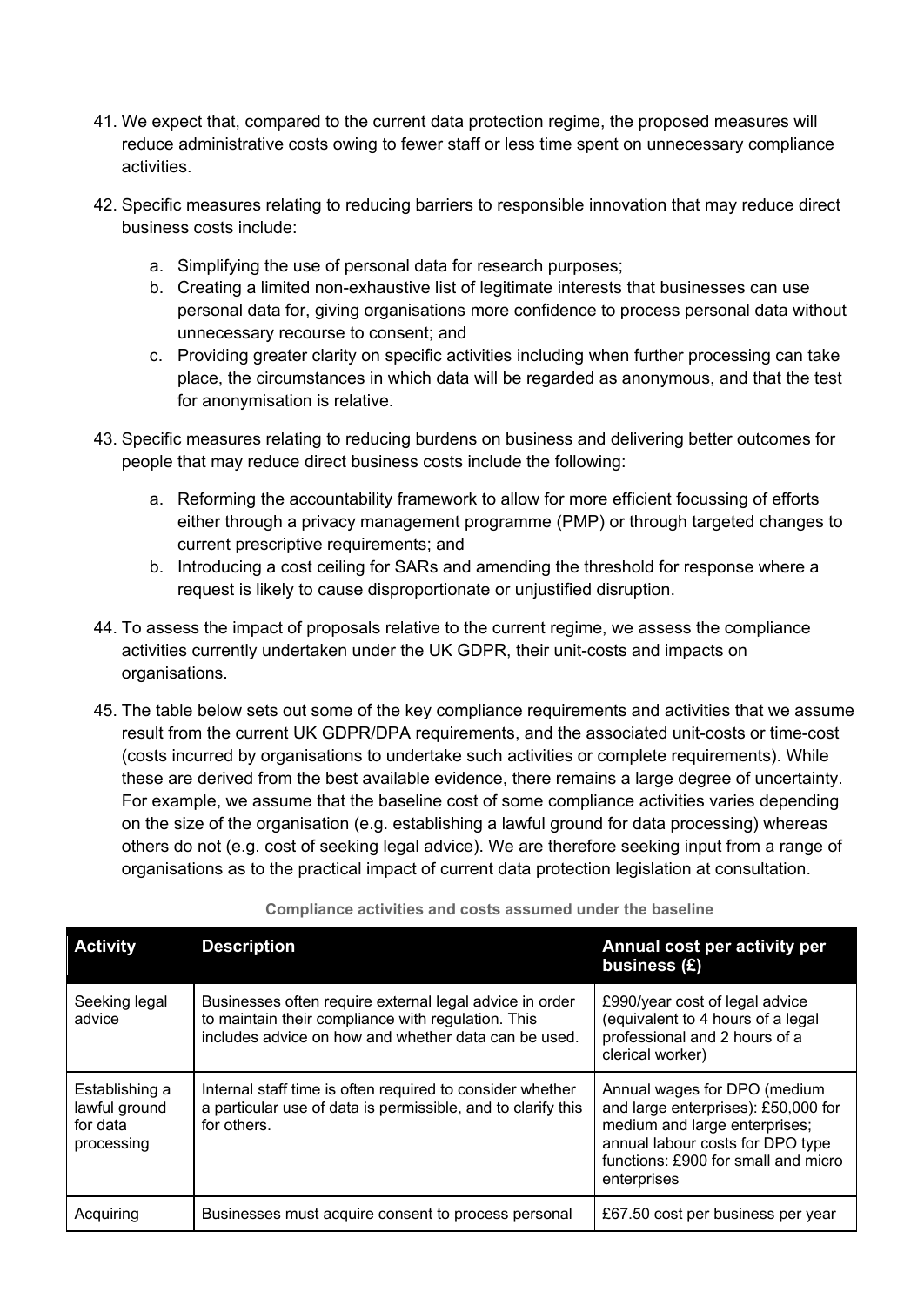| consent for data<br>data as consumers have the right to prevent processing<br>of their data. They often fulfil this requirement by having<br>processing<br>'opt-in' and 'opt-out' functionality on their website.                                                                                                                                                                                                                  |                                                                                                                                                                                                                                                                                                                                                  | to run opt-in/opt-out                                                                                                                                                                          |
|------------------------------------------------------------------------------------------------------------------------------------------------------------------------------------------------------------------------------------------------------------------------------------------------------------------------------------------------------------------------------------------------------------------------------------|--------------------------------------------------------------------------------------------------------------------------------------------------------------------------------------------------------------------------------------------------------------------------------------------------------------------------------------------------|------------------------------------------------------------------------------------------------------------------------------------------------------------------------------------------------|
| Responding to<br>Consumers have the right to access their personal data<br><b>SARs</b><br>which is met through a Subject Access Request (SAR).<br>When these are raised, businesses have to collate<br>information on what data they hold on the individual,<br>how it is used, who it is being shared with and where<br>they obtained the data from. Compiling a response to<br>each SAR takes time for the business to complete. |                                                                                                                                                                                                                                                                                                                                                  | Around 9 SARs on average per<br>year at a cost of £75/SAR for SMEs<br>and £375/SAR for large businesses                                                                                        |
| Notifying data<br>breaches to<br><b>ICO</b>                                                                                                                                                                                                                                                                                                                                                                                        | If an organisation is involved in a data breach of a<br>certain severity, they must report the details of this to<br>the ICO no longer than 72 hours after becoming aware<br>of it.                                                                                                                                                              | £1,500 <sup>26</sup>                                                                                                                                                                           |
| Keeping<br>records of data<br>processing<br>activities                                                                                                                                                                                                                                                                                                                                                                             | Businesses must keep record of their data processing<br>activities, such as maintaining documentation of the<br>categories of data being processed and the purpose of<br>the data processing.                                                                                                                                                    | £53/year annual cost of<br>demonstrating compliance                                                                                                                                            |
| Providing<br>privacy notices                                                                                                                                                                                                                                                                                                                                                                                                       | Businesses that process personal data must provide a<br>privacy notice. Privacy notices are public documents<br>that explain how the business processes personal data<br>and how it applies data protection principles                                                                                                                           | Assume cost per request similar to<br>cost of SARs: £75/SAR for SMEs<br>and £375/SAR for large businesses                                                                                      |
| <b>Preparing Data</b><br>Protection<br>Impact<br>Assessments<br>(DPIAs)                                                                                                                                                                                                                                                                                                                                                            | DPIAs must be completed by businesses where data<br>processing is likely to result in a high risk to individuals.<br>They describe the nature and scope of processing,<br>identify the risks to individuals of processing and ways<br>to mitigate those risks. DCMS confirmed that under<br>each of the measures a DPIA would still be required. | £990/year cost of legal advice<br>(equivalent to 4 hours of a legal<br>professional and 2 hours of a<br>clerical worker)                                                                       |
| Other internal<br>compliance<br>activities                                                                                                                                                                                                                                                                                                                                                                                         | Other internal compliance activities not listed above<br>include, but are not limited to, notifying the authorities of<br>processing of data which might represent specific risks<br>to individuals, and responding to consumer questions<br>about how the business is following data protection<br>principles.                                  | Annual wages for DPO (medium<br>and large enterprises): £50,000 for<br>medium and large enterprises;<br>annual labour costs for DPO-type<br>functions: £900 for small and micro<br>enterprises |

<span id="page-12-0"></span> <sup>26</sup> This is a mid-point estimate of the cost of notifying the ICO of a data breach, which the MOJ's 2012 Impact Assessment estimated to be between £1,000 - £2,000. This includes initial incident analysis and fact finding, drafting the letter to the ICO, and analysis and response to replies and questions from the supervisory authority.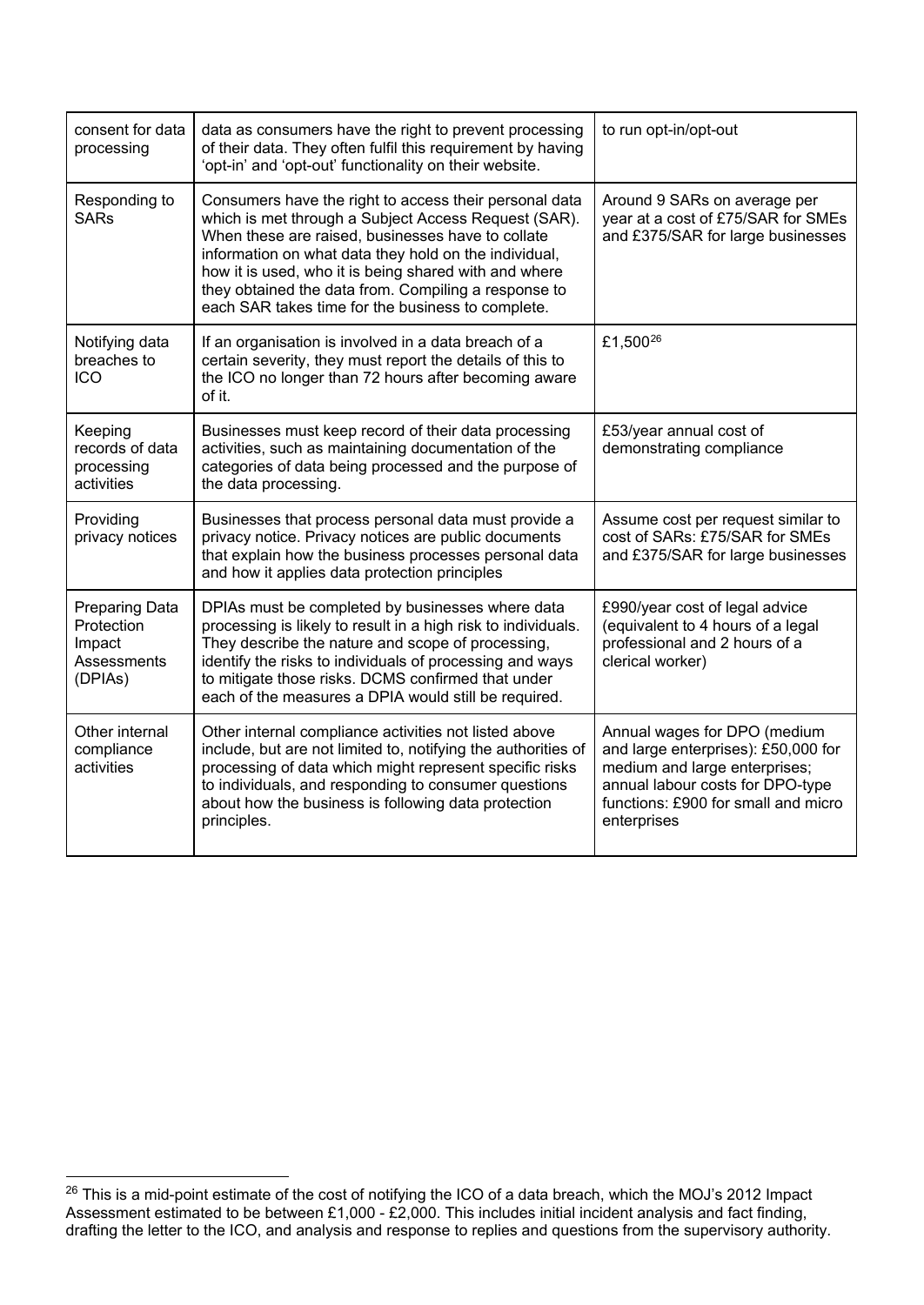- 46. The tables below set out the assumptions used to calculate the change in compliance costs that are expected to result from the proposed measures.
- 47. The table below shows how the average annual decrease in compliance costs resulting from creating a limited non-exhaustive list of legitimate interests for which businesses can use personal data is approximately £13.6 million in total per year on average.

| Compliance<br>activity                                                                                         | Number of<br>organisations<br>potentially affected                                                                                                      | Proportion of these<br>organisations actually<br>affected                                                    | <b>Baseline cost</b>                                                  | Percentage<br>change in<br>compliance cost<br>resulting from<br>measure                                                                                                                                                      | Estimated<br>effect (£m<br>per year on<br>average) |
|----------------------------------------------------------------------------------------------------------------|---------------------------------------------------------------------------------------------------------------------------------------------------------|--------------------------------------------------------------------------------------------------------------|-----------------------------------------------------------------------|------------------------------------------------------------------------------------------------------------------------------------------------------------------------------------------------------------------------------|----------------------------------------------------|
| Effect on<br>legal advice<br>costs                                                                             | 1, 236, 000<br>organisations that<br>use data to generate<br>new insights or<br>knowledge                                                               | 11.5% : 50% of the<br>23% of<br>organisations that<br>have sought legal<br>advice because of<br>GDPR/DPA2018 | £138m annual<br>cost of legal<br>advice for<br>these<br>organisations | 6.25%: assuming<br>that 25% of legal<br>advice costs are<br>related to issues<br>clarified by this<br>measure, and that<br>for those issues<br>the cost of legal<br>advice will fall by<br>25% as a result of<br>the measure | 8.6                                                |
| Establishing<br>a lawful<br>ground for<br>data<br>processing                                                   | 1, 236, 000<br>organisations that<br>use data to generate<br>new insights or<br>knowledge                                                               | 84%: proportion of<br>organisations who<br>have a member of<br>staff leading on<br>data protection           | £1.9bn                                                                | 0.25%: assuming<br>that 25% of DPO<br>time is spent on<br>activities related to<br>this measure, and<br>that the measure<br>leads to a<br>decrease in this by<br>10%                                                         | 4.8                                                |
| Reduction in<br>customer<br>complaints<br>about data<br>use relating<br>to non-<br>permissible<br>uses of data | Number of customer<br>complaints: 2,976,<br>according to ICO -<br>data on number of<br>complaints to ICO<br>on how data is being<br>used/collected $27$ |                                                                                                              | Cost of<br>responding to<br>legal<br>complaints:<br>£72528            | Assuming that<br>25% of all data<br>uses are affected<br>and the atthere is<br>a 25% reduction in<br>complaints as a<br>result of the<br>measure.                                                                            | 0.1                                                |
|                                                                                                                | <b>TOTAL REDUCTION IN COMPLIANCE COSTS</b>                                                                                                              |                                                                                                              |                                                                       |                                                                                                                                                                                                                              | 13.6                                               |

<span id="page-13-0"></span><sup>&</sup>lt;sup>27</sup> [ICO Complaints and concerns data sets](https://ico.org.uk/about-the-ico/our-information/complaints-and-concerns-data-sets/)

<span id="page-13-1"></span><sup>28</sup> [Average cost of each ICO investigation \(](https://www.whatdotheyknow.com/request/average_cost_of_each_ico_investi)2016/17)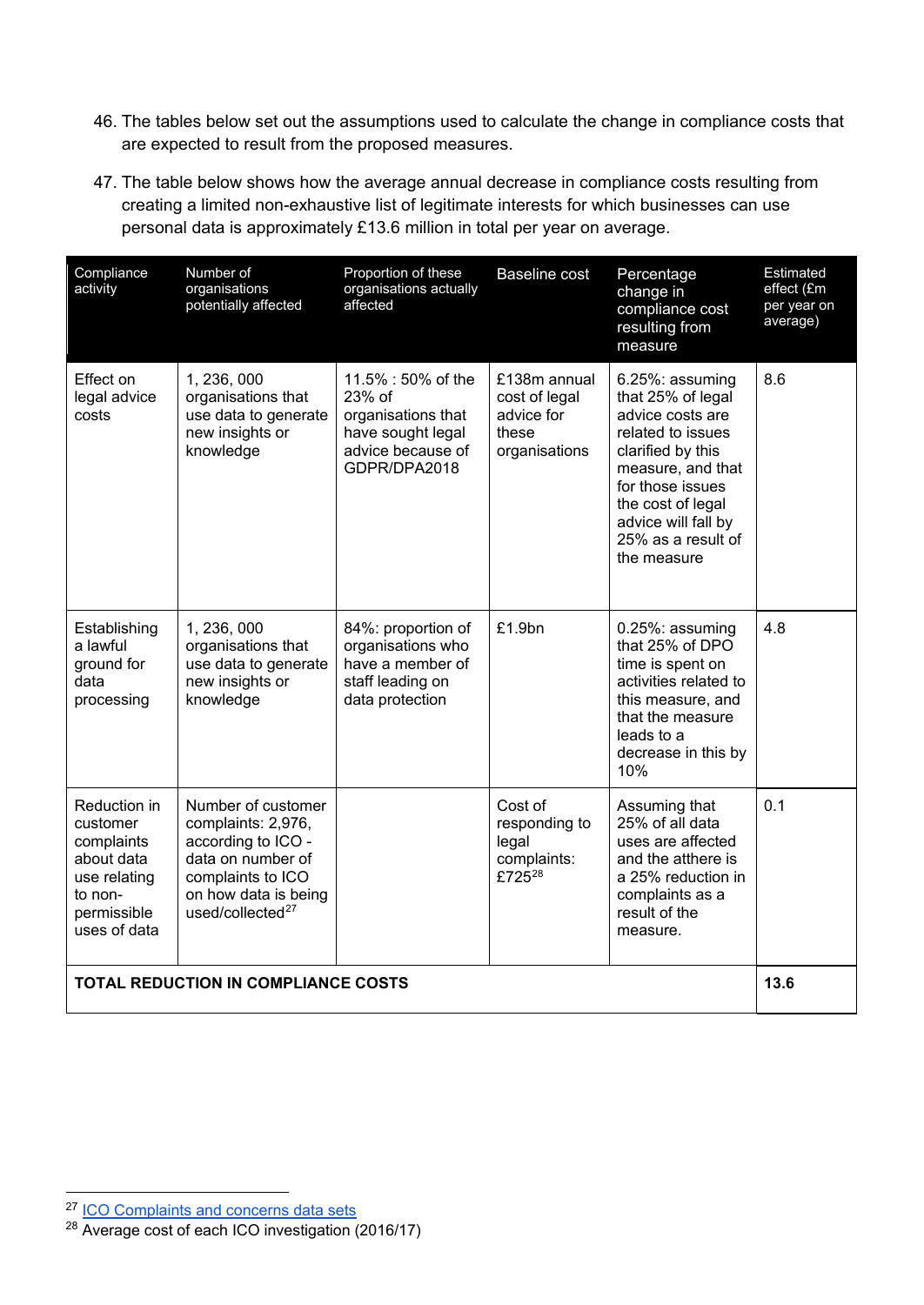48. The table below shows how the average annual decrease in compliance costs resulting from measures relating to AI, machine learning and data protection is almost £2 million on average per year.

| Compliance<br>activity                                    | Number of<br>organisations<br>potentially affected            | Proportion of these<br>organisations actually<br>affected                                                                                                                            | <b>Baseline cost</b>                    | Percentage<br>change in<br>compliance cost<br>resulting from<br>measure                                                                                                                                                                                                               | Estimated<br>effect (£m<br>per year on<br>average) |
|-----------------------------------------------------------|---------------------------------------------------------------|--------------------------------------------------------------------------------------------------------------------------------------------------------------------------------------|-----------------------------------------|---------------------------------------------------------------------------------------------------------------------------------------------------------------------------------------------------------------------------------------------------------------------------------------|----------------------------------------------------|
| Effect on legal<br>advice costs                           | 385,000<br>businesses that<br>use personal data<br>and use AI | 15%: organisations<br>that don't find<br><b>GDPR</b> and related<br>ICO guidance clear<br>and easy to<br>understand                                                                  | £56m annual<br>costs of legal<br>advice | 2.5%: assuming<br>that 10% of legal<br>advice costs for<br>affected<br>organisations are<br>related to<br>processing<br>personal data to<br>improve<br>accuracy of Al<br>systems, and<br>that 25% of legal<br>costs in these<br>cases could be<br>saved as a result<br>of the measure | 1.4                                                |
| Establishing a<br>lawful ground<br>for data<br>processing | 385,000<br>businesses that<br>use personal data<br>and use AI | All businesses<br>(assuming all<br>businesses that use<br>personal data for AI<br>have a DPO or<br>have defined<br>someone in the<br>organisation to<br>undertake DPO<br>activities) | £514m annual<br>costs                   | 1%: assuming<br>that 10% of DPO<br>time is spent on<br>activities related<br>to this measure,<br>and that the<br>measure leads to<br>a decrease in<br>this by 10%                                                                                                                     | 0.5                                                |
| 1.9<br><b>TOTAL REDUCTION IN COMPLIANCE COSTS</b>         |                                                               |                                                                                                                                                                                      |                                         |                                                                                                                                                                                                                                                                                       |                                                    |

49. The table below shows how the average annual decrease in compliance costs resulting from simplifying the use of personal data for research purposes is estimated to be just over £3 million on average per year.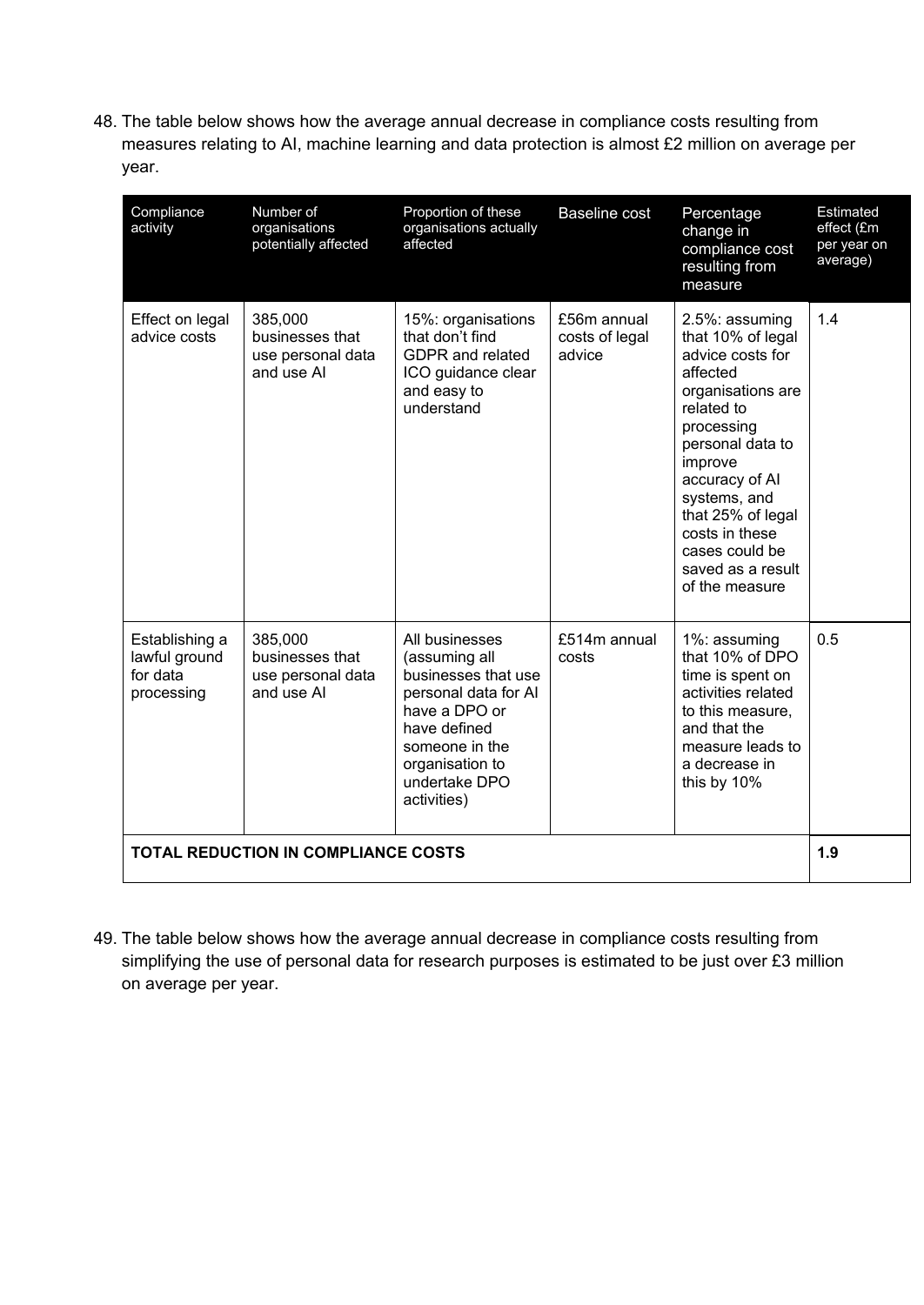| Compliance<br>activity                                    | Number of<br>organisations<br>potentially affected                                                                                                                | Proportion of these<br>organisations actually<br>affected                                                    | <b>Baseline cost</b>                                        | Percentage<br>change in<br>compliance cost<br>resulting from<br>measure                                                                                                                                                        | Estimated<br>effect (£m<br>per year on<br>average) |
|-----------------------------------------------------------|-------------------------------------------------------------------------------------------------------------------------------------------------------------------|--------------------------------------------------------------------------------------------------------------|-------------------------------------------------------------|--------------------------------------------------------------------------------------------------------------------------------------------------------------------------------------------------------------------------------|----------------------------------------------------|
| Effect on legal<br>advice costs                           | 722,000<br>organisations that<br>use data to<br>generate new<br>insights or<br>knowledge and<br>that employ<br>someone who<br>leads on R&D:<br>58% of 1, 236, 179 | 11.5% : 50% of the<br>23% of<br>organisations that<br>have sought legal<br>advice because of<br>GDPR/DPA2018 | £276m annual<br>cost of legal<br>advice                     | 2.5%: assuming<br>that 25% of legal<br>advice costs are<br>related to issues<br>clarified by this<br>measure, and<br>that for those<br>issues the cost<br>of legal advice<br>will fall by 25%<br>as a result of the<br>measure | 2.0                                                |
| Establishing a<br>lawful ground<br>for data<br>processing | 722,000<br>organisations that<br>use data to<br>generate new<br>insights or<br>knowledge and<br>that employ<br>someone who<br>leads on R&D:<br>58% of 1, 236, 000 | All businesses - to<br>be checked with<br>UKBD survey data                                                   | £1.26bn<br>annual labour<br>costs for DPO<br>type functions | $0.1\%$ : assuming<br>that 10% of DPO<br>time is spent on<br>activities related<br>to use of data for<br>R&D, and that<br>the measure<br>leads to a<br>decrease in this<br>by 10%                                              | 1.3                                                |
|                                                           | <b>TOTAL REDUCTION IN COMPLIANCE COSTS</b>                                                                                                                        |                                                                                                              |                                                             |                                                                                                                                                                                                                                | 3.3                                                |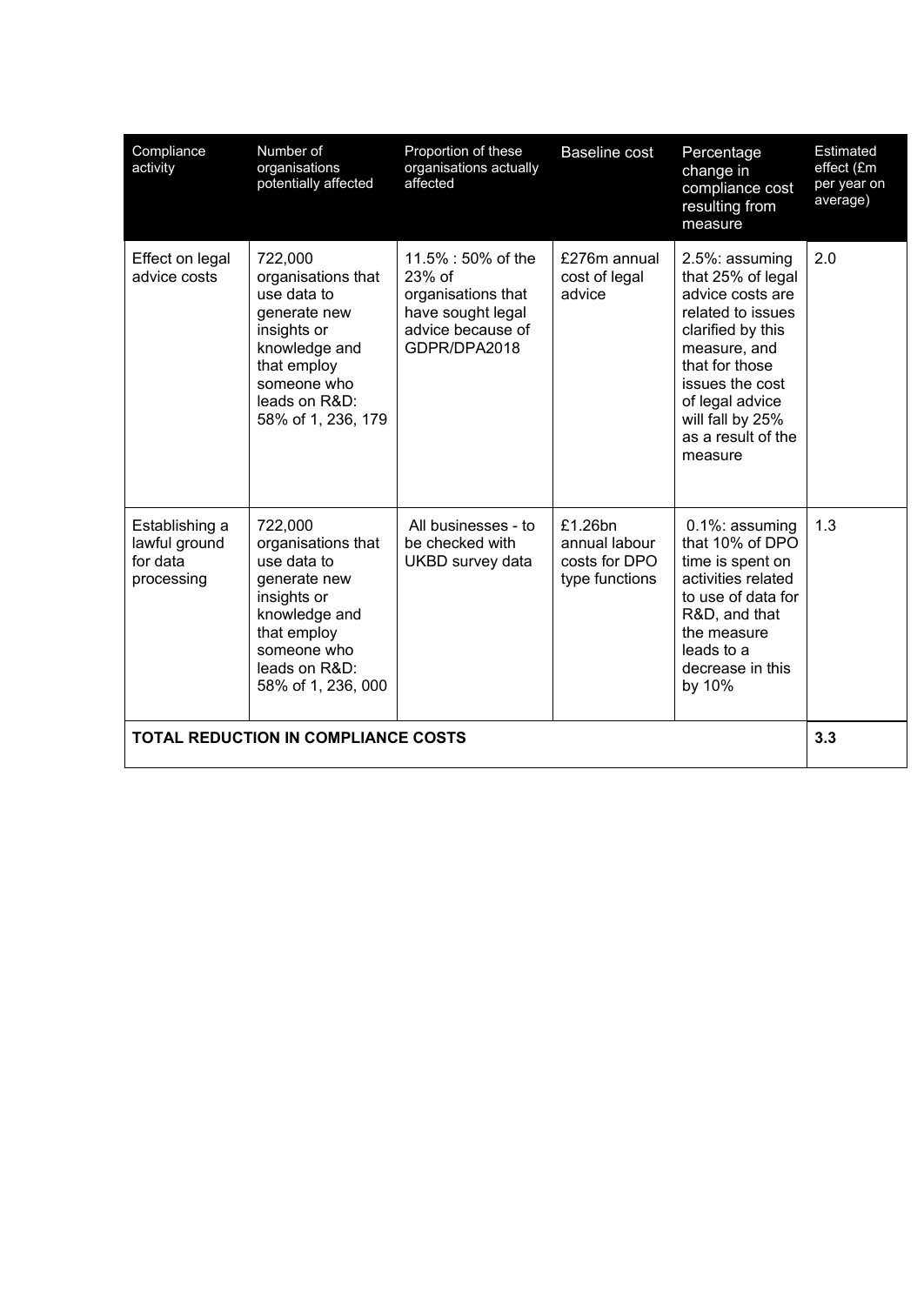50. The table below shows how raising the threshold for notification of data breaches to the ICO would lead to around £1.1 million cost savings to businesses on average per year.

| Compliance<br>activity                     | Number of<br>organisations<br>potentially affected                | Proportion of these<br>organisations actually<br>affected                                                             | Baseline cost | Percentage<br>change in<br>compliance<br>cost resulting<br>from measure            | Estimated<br>effect (£m<br>per year on<br>average) |
|--------------------------------------------|-------------------------------------------------------------------|-----------------------------------------------------------------------------------------------------------------------|---------------|------------------------------------------------------------------------------------|----------------------------------------------------|
| Decrease in<br>breaches<br>notified to ICO | Unknown - but<br>known number of<br>breaches in a<br>year: 12,152 | Assuming measure<br>removes need to<br>notify half of all non-<br>cyber security<br>breaches (36% of all<br>breaches) | £13.7 $m$     | $1/3$ of costs of<br>notification can<br>be saved as a<br>result of the<br>measure | 1.1                                                |
| <b>TOTAL REDUCTION IN COMPLIANCE COSTS</b> |                                                                   |                                                                                                                       |               |                                                                                    |                                                    |

51. The table below shows how allowing organisations to use cookies for low-risk processing without consent could achieve around £15.8 million cost savings on average each year.

| Compliance<br>activity                             | Number of<br>organisations<br>potentially affected                                     | Proportion of these<br>organisations actually<br>affected | <b>Baseline cost</b> | Percentage<br>change in<br>compliance<br>cost resulting<br>from measure | <b>Estimated</b><br>effect (£m per<br>year on<br>average) |
|----------------------------------------------------|----------------------------------------------------------------------------------------|-----------------------------------------------------------|----------------------|-------------------------------------------------------------------------|-----------------------------------------------------------|
| Obtaining opt-in<br>consent                        | 781,833<br>organisations that<br>collect personal<br>data through<br>website analytics | All businesses                                            | £52.8m               | $30\%$ of<br>businesses<br>will no longer<br>offer opt-in<br>consent    | 15.8                                                      |
|                                                    |                                                                                        |                                                           |                      |                                                                         |                                                           |
| <b>TOTAL REDUCTION IN COMPLIANCE COSTS</b><br>15.8 |                                                                                        |                                                           |                      |                                                                         |                                                           |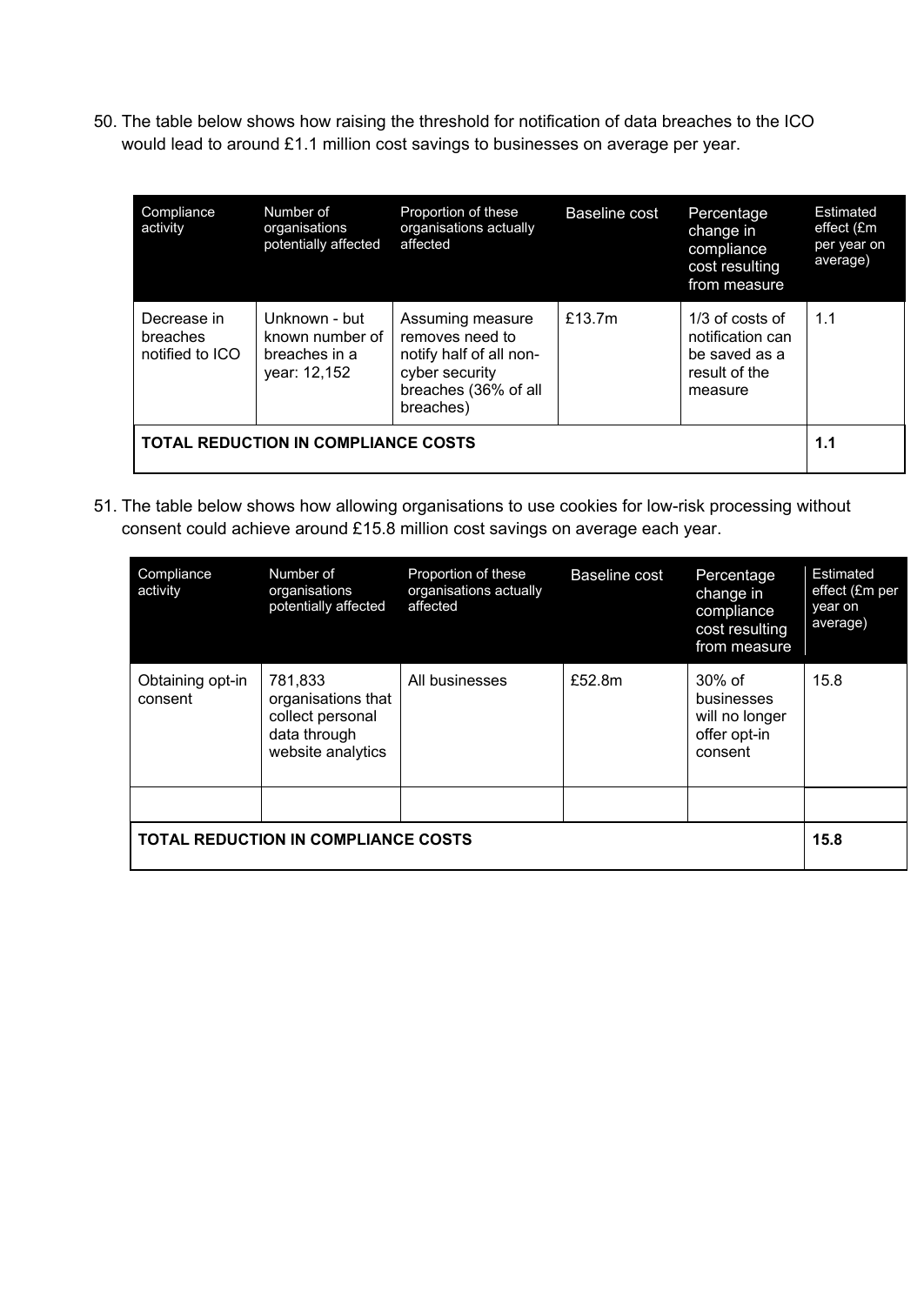52. The table below shows how limiting the time and threshold for responding to subject access requests could lead to cost savings for businesses of around £55 million each year.

| Compliance<br>activity     | Number of<br>organisations<br>potentially affected                                                                                                               | Proportion of these<br>organisations actually<br>affected | Baseline cost        | Percentage<br>change in<br>compliance<br>cost resulting<br>from measure                                                                                                                                                           | <b>Estimated</b><br>effect (£m per<br>year on<br>average) |
|----------------------------|------------------------------------------------------------------------------------------------------------------------------------------------------------------|-----------------------------------------------------------|----------------------|-----------------------------------------------------------------------------------------------------------------------------------------------------------------------------------------------------------------------------------|-----------------------------------------------------------|
| Decrease in<br><b>SARs</b> | 529,000<br>organisations that<br>receive SARs in a<br>year (assumed to<br>be $\sim$ 75% of<br>organisations that<br>have received a<br>SAR according to<br>UKBD) | All businesses                                            | £796m annual<br>cost | $6.25\%$ :<br>assuming that<br>$25%$ of all<br>SAR <sub>s</sub> are<br>sent are<br>speculative in<br>nature, and<br>that 25% of<br>these will<br>take less time<br>and resource<br>to respond to<br>as a result of<br>the measure | 54.7                                                      |
|                            | <b>TOTAL REDUCTION IN COMPLIANCE COSTS</b>                                                                                                                       |                                                           |                      |                                                                                                                                                                                                                                   | 54.7                                                      |

53. As set out in the tables above, the percentage reduction in these costs is assumed in our modelling not to vary by size of organisation. Some of the baseline compliance costs are assumed to vary by size of organisation. Therefore, the estimated proportional impact on small organisations is estimated to be bigger than for larger organisations. We welcome stakeholders' views on these underlying assumptions.

#### <span id="page-17-0"></span>One-off familiarisation costs

- 54. Other quantifiable impacts include familiarisation costs associated with the new measures. Our current analysis estimates a one-off familiarisation cost of £75-184 million, as businesses learn about and respond to new measures. We are working on further analysis to account for business size where possible.
- 55. Our suggested modelling of these impacts uses a time-cost approach to estimate the administrative costs of reading the new legislation. This approach to familiarisation costs has been adapted from the ICO's methodology used in its impact assessment for the Data Sharing Code. While the ICO modelled familiarisation costs for a single piece of guidance (the Code), the main difference in our approach is that the familiarisation costs have been broken down by policy measure, as different measures apply to different populations of businesses. Familiarisation costs for each measure have therefore been calculated individually, and then subsequently summed together. These estimates assume that one employee per organisation would be required to read guidance, and estimates hourly unit cost of this work at £26.91. We have assumed that the guidance would be at a similar level of reading difficulty to the ICO's data sharing code, and therefore have used a similar Flesch reading ease score of 40, which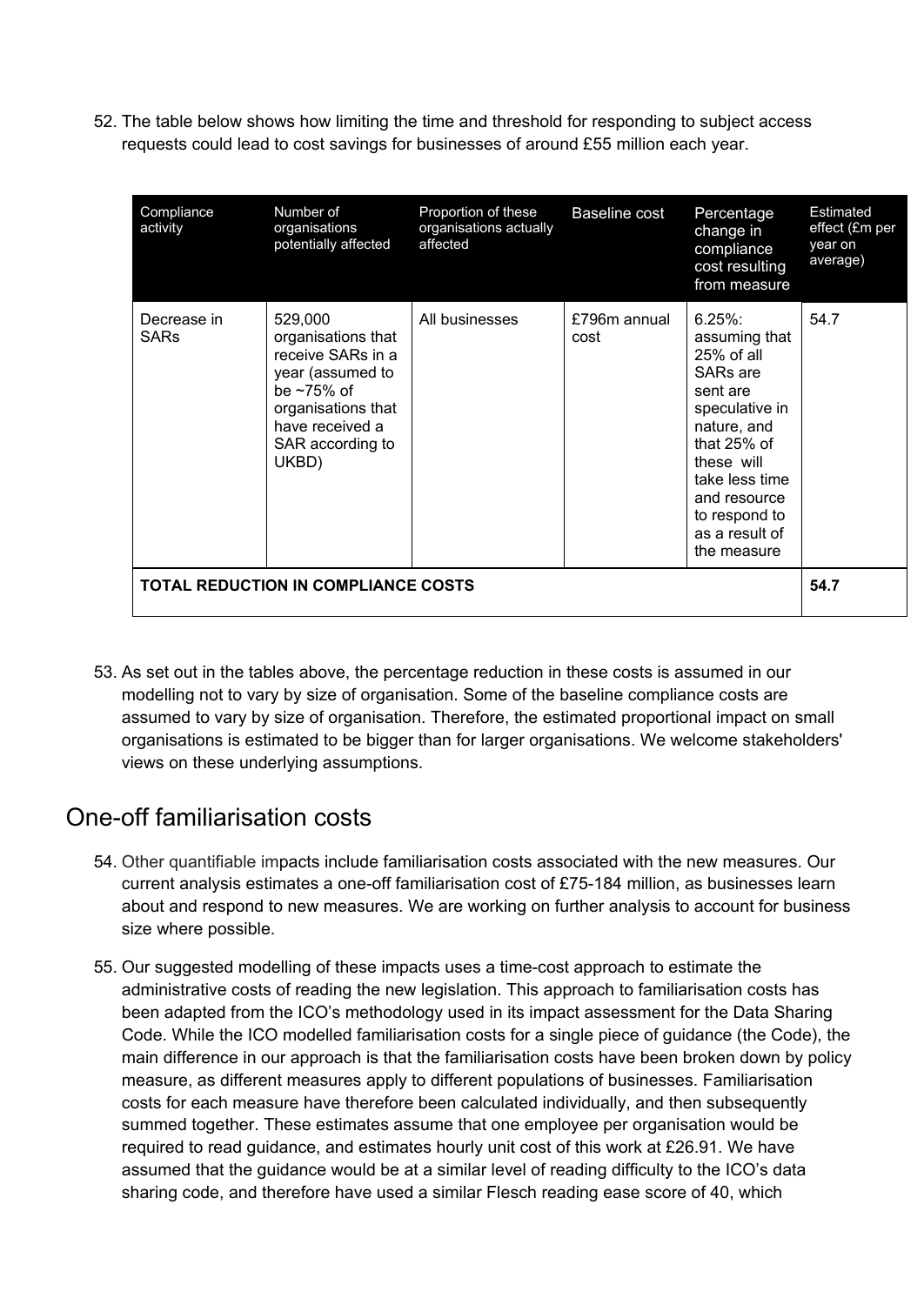corresponds to a reading speed of 75 words per minute. Assuming an average number of words per page of 500, this gives a reading speed of 9 pages per hour.<sup>[29](#page-18-1)</sup>

- 56. In order to identify the relevant number of affected businesses per measure, we look at an organisation's data use to determine if they are in scope of the model. We assume that familiarisation costs are borne in year one as all organisations read the new guidance, taking this direct measure of impact.
	- Assumption used Source Hourly cost including uplift to wage costs to account for overhead costs £26.91 ICO/DCMS [\(2020\)](https://ico.org.uk/media/about-the-ico/documents/2617988/aadc-impact-assessment-v1_3.pdf) Impact Assessment for the Age Appropriate Design Code Hours required (per organisation) Expected pages in guidance calculated by measure, from low estimates of 1 page of guidance to 15 pages of guidance Current estimates taken from complexity of measure and comparable detail of ICO guidance. Assumes 500 words per page and 9 pages read per hour taken from the ICO's analysis of the data sharing code Businesses affected | Calculated by measure. Varies from around 400,000 affected to 4 million for other measures (Estimated number of businesses that handle personal data). Affected number of businesses by measure are taken from the UK BDS survey. **Total familiarisation costs £75-184 million** n/a
- 57. The table below summarises our calculation of familiarisation costs.

58. The range of familiarisation costs at this stage is fairly wide, and we will seek to clarify the precise definition and impact of measures in a final stage Impact Assessment. We are also interested in any other familiarisation costs associated with reforms, such as training. We would like to consult with organisations on related, prior familiarisation costs of the UK GDPR and DPA 2018, and the expected administrative costs of familiarisation with this package of measures.

## <span id="page-18-0"></span>3. Trade impacts

59. The proposed measures that are designed to boost trade and reduce barriers to data flows are likely to have complex effects. At a high-level, the theory of change for the proposed measures is that general improvements in flexibility for data transfers and reduced services trade restrictiveness are associated with an increase in trade. Moving to a system which allows personal data to be transferred more flexibly via alternative transfer mechanisms (ATMs) is expected to lower transaction costs and increase cross-border data flows.

<span id="page-18-1"></span> $29$  The hourly cost includes a 22% uplift for non-wage costs using figures from Eurostat in line with RPC guidance. Wage costs are taken from the ONS Annual Survey of Hours and Earnings (ASHE), assuming that the relevant 'occupational group' is 'Managers, Directors and Senior Officials'. The 2019 median hourly earnings (excluding overtime) for this group is £22.07. ICO [\(2020\)](https://ico.org.uk/media/about-the-ico/documents/2617988/aadc-impact-assessment-v1_3.pdf) Impact Assessment for the Age Appropriate Design Code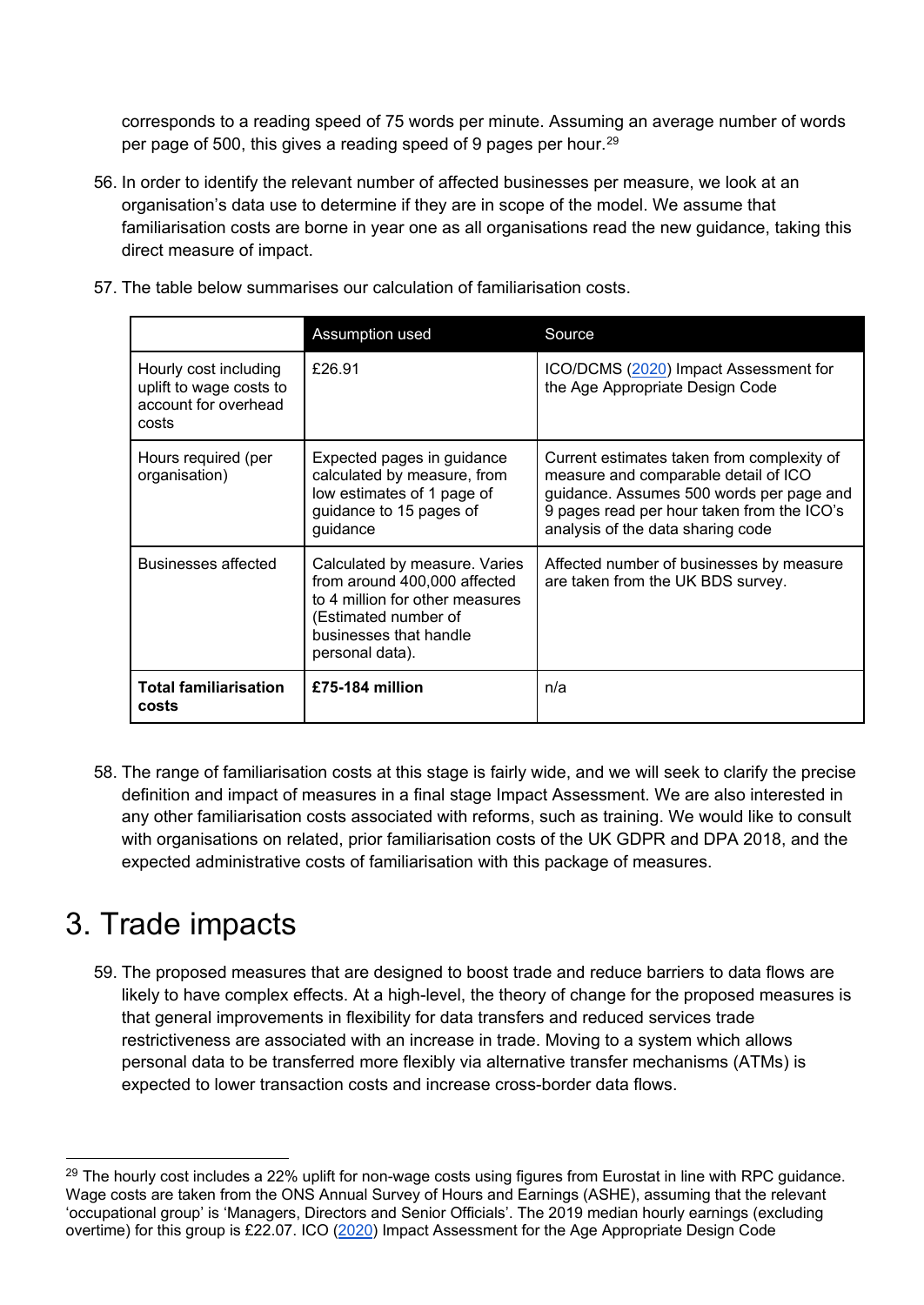60. These measures represent a more flexible and risk-based approach to international personal data transfer than the current regime. In particular, reducing the burden on organisations that wish to transfer personal data to non-adequate countries through ATMs is likely to support international data flows to non-adequate countries, and simplify potential non-tariff barriers to trade. Qualitatively, these measures are expected to help domestic businesses connect with and access foreign markets, while attracting investment from abroad by businesses which value the trust and confidence in responsible data use that the UK's regulatory environment inspires.

#### <span id="page-19-0"></span>Value of data transfers to trade

- 61. Cross-border data transfers are a key facilitator of international trade, particularly for digitised services. While it is difficult to characterise and quantify data-enabled trade, the value of UK trade in potentially digitally delivered (or 'potentially ICT-enabled') services may closely mirror dataenabled trade. Overall exports of potentially ICT-enabled services are estimated to be around £221bn in nominal terms in 2018, with annual growth averaging 5.8% since the end of the global financial crisis over 2010-2018.[30](#page-19-2) By another measure, DCMS analysis of ONS data shows that the UK exported £234 billion in digitally/remotely delivered services (74% of total UK services exports) and imported £124 billion services via remote trade (57% of UK services imports) in 2019.[31](#page-19-3)
- 62. Cross-country analysis indicates that both data policies on domestic use and the cross-border movement of data are likely to have a significant effect on productivity.<sup>[32](#page-19-4)</sup> Changes to ATMs will allow organisations more discretion to choose how standards are met. Such reforms and additional mechanisms will augment rather than replace current tools under Article 46 of the UK GDPR. Moreover, these will allow for a more flexible and risk-based approach to use of the adequacy test in the future, alongside changes to ATMs.

### <span id="page-19-1"></span>Quantifiable trade impacts

- 63. While methodological approaches exist to quantify the impact on trade, we will seek further information at the consultation stage in order to ensure these are sufficiently robust. Detailed trade modelling of the quantified impact of proposals has not been carried out at this consultation stage.
- 64. As a modelling approach, we intend to approximate the impact of these policy changes on services trade restrictiveness (as measured by the OECD's Services in Trade Restrictiveness Index - STRI),<sup>[33](#page-19-5)</sup> alongside the use of a gravity model of trade which relates volumes of trade by the 'distance' between two trading partners.[34](#page-19-6)

<span id="page-19-2"></span><sup>&</sup>lt;sup>30</sup> DIT, DCMS [\(2020\)](https://www.gov.uk/government/publications/understanding-and-measuring-cross-border-digital-trade) Understanding and measuring cross-border digital trade

<span id="page-19-3"></span><sup>&</sup>lt;sup>31</sup> ONS [\(2020\)](https://www.ons.gov.uk/businessindustryandtrade/internationaltrade/articles/modesofsupplyukexperimentalestimates/2019) Trade in services by modes of supply, UK: 2019. Remote trade (or Mode 1) is where a supplier in one country sells a service to a customer in another without the movement of people, for example legal advice supplied by a UK business to overseas customers remotely by email or video conferencing. <sup>32</sup> European Centre for International Political Economy [\(2020\)](https://ecipe.org/publications/do-data-policy-restrictions-impact-the-productivity-performance-of-firms-and-industries/) Do Data Policy Restrictions Impact the Productivity

<span id="page-19-4"></span>Performance of Firms and Industries?

<span id="page-19-5"></span><sup>&</sup>lt;sup>33</sup> The [OECD Digital STRI Simulator](https://sim.oecd.org/Simulator.ashx?lang=En&ds=STRI&d1c=cs&d2c=gbr&mc=1604:no;1605:yes;1608:no;1609:no;1610:yes) enables policy makers and experts to explore the impact of a change at a detailed level for any potential changes in regulatory measures or restrictiveness, and to compare the regulatory environment among countries.

<span id="page-19-6"></span><sup>&</sup>lt;sup>34</sup> Distance is a composite factor which includes both geographical distance and other factors which shrink traditional barriers to trade between partners, such as common language, institutions, trading agreements. In this case, we adjust rules around data transfers, which are found to be a significant determinant of bilateral trade.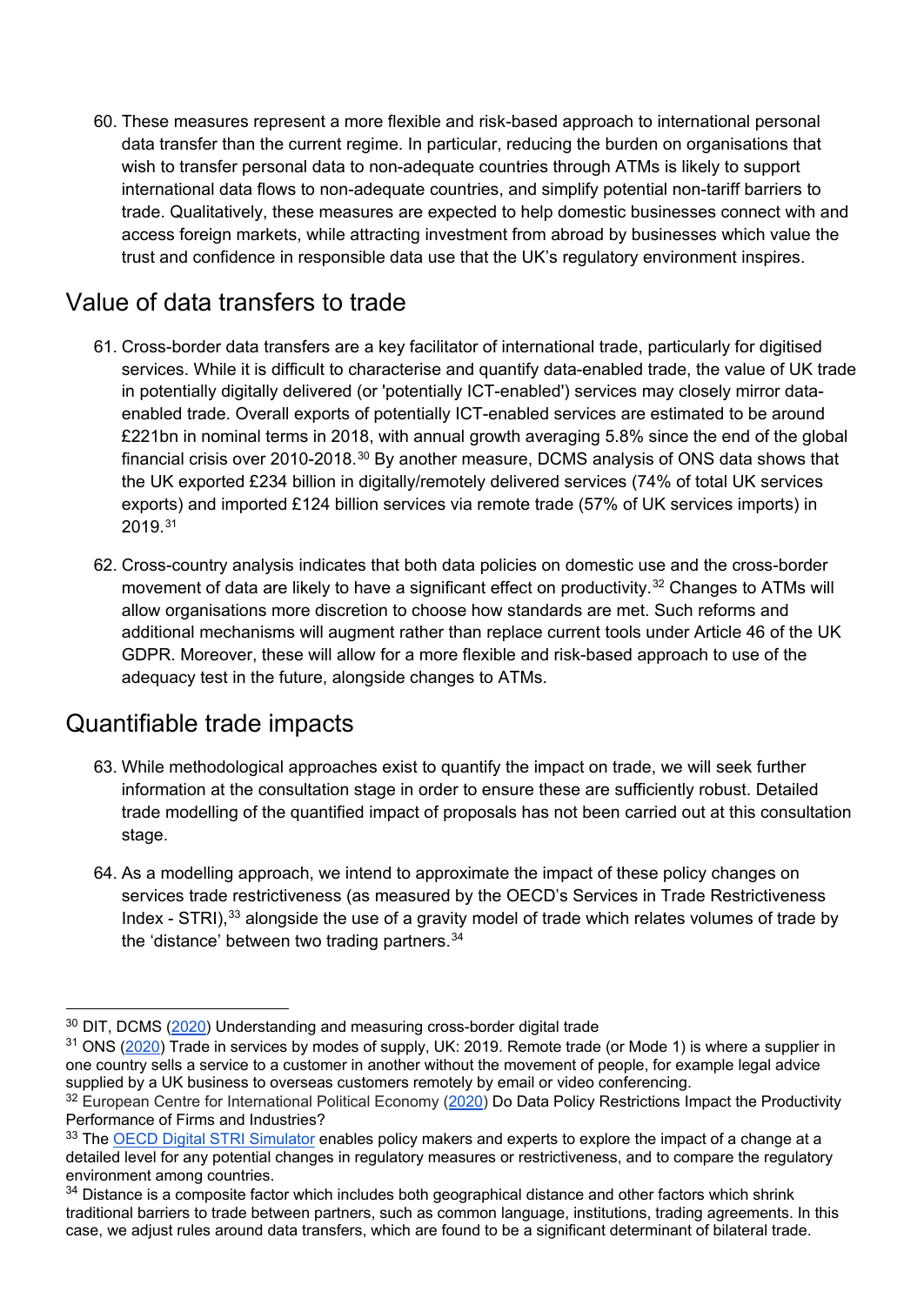## <span id="page-20-0"></span>Unquantifiable trade impacts

- 65. From a strategic perspective, a more flexible and risk-based international transfers regime will ease transfers where the risks to data protection standards being undermined are low or immaterial.
- 66. Accompanying the UKs intention to approach adequacy assessments with a focus on risk-based decision-making and outcomes, the Government is considering reforms which allow for greater scalability when applying the test - or example, by allowing the test to be applied to multiple countries and by amending the review mechanism for adequacy regulations so it is less resource intensive, whilst still ensuring third countries continue to provide high standards of data protection.
- 67. A more outcomes-focused approach to adequacy assessments and alterations to review periods may reduce administrative requirements.

## <span id="page-20-1"></span>Impact of changes to UK adequacy status

- 68. Any future change to the UK's adequacy status would directly affect UK organisations transferring personal data from the European Economic Area (EEA), through the potential impact on trade and the cost of using ATMs.<sup>[35](#page-20-2)</sup> Specifically, under Article 45 of the GDPR, personal data transfers from the EEA to the UK will only be permissible through ATMs in the absence of an adequacy decision. These include:
	- Standard contractual clauses (SCCs), the most commonly used personal data transfer mechanism, which require both parties engaging in an EU to third country data transfer to agree and sign in order for that transfer to be lawful.
	- Ad-hoc contractual clauses (approved by the relevant Supervisory Authority), understood to be rarely used and unlikely to be the primary transfer mechanism in a no adequacy scenario.
	- Approved codes of conduct/approved certification mechanisms, understood to not be used.
	- Approved binding corporate rules (BCRs) may be used to transfer personal data to/from the UK, when dealing with transfers between organisations within a corporate group. BCRs are understood to be far more costly and burdensome to implement than SCCs, although simpler once in place for ongoing new transfers, and typically used by a small number of large businesses. [36](#page-20-3)
- 69. If the UK were to lose its adequacy status, the primary ATM used by organisations is expected to be SCCs. DCMS conducted modelling work to estimate the direct financial impact on UK businesses of having to implement SCCs as a result of the UK leaving the EU without adequacy, providing a guide to the magnitude of potential impacts. This is based on 2017 services trade data from the ONS and data-dependent goods trade calculations from HMRC.<sup>[37](#page-20-4)</sup>

<span id="page-20-2"></span><sup>&</sup>lt;sup>35</sup> The European Commission has the power to determine whether a third country has an adequate level of data protection, which enables personal data to be sent from an EEA state to a third country without any further safeguards being necessary ('free flow' of personal data).

<span id="page-20-3"></span><sup>&</sup>lt;sup>36</sup> New Economics Foundation [\(2020\)](https://neweconomics.org/2020/11/the-cost-of-data-inadequacy#:%7E:text=No%20adequacy%20decision%20would%20also,investment%20(both%20domestic%20and%20international)) The Cost of Inadequacy

<span id="page-20-4"></span><sup>37</sup> DCMS receives *[International Trade in Services](https://www.ons.gov.uk/businessindustryandtrade/internationaltrade/bulletins/internationaltradeinservices/2018)* data directly from ONS. For context, the goods element is based on work DCMS commissioned from HMRC in 2018.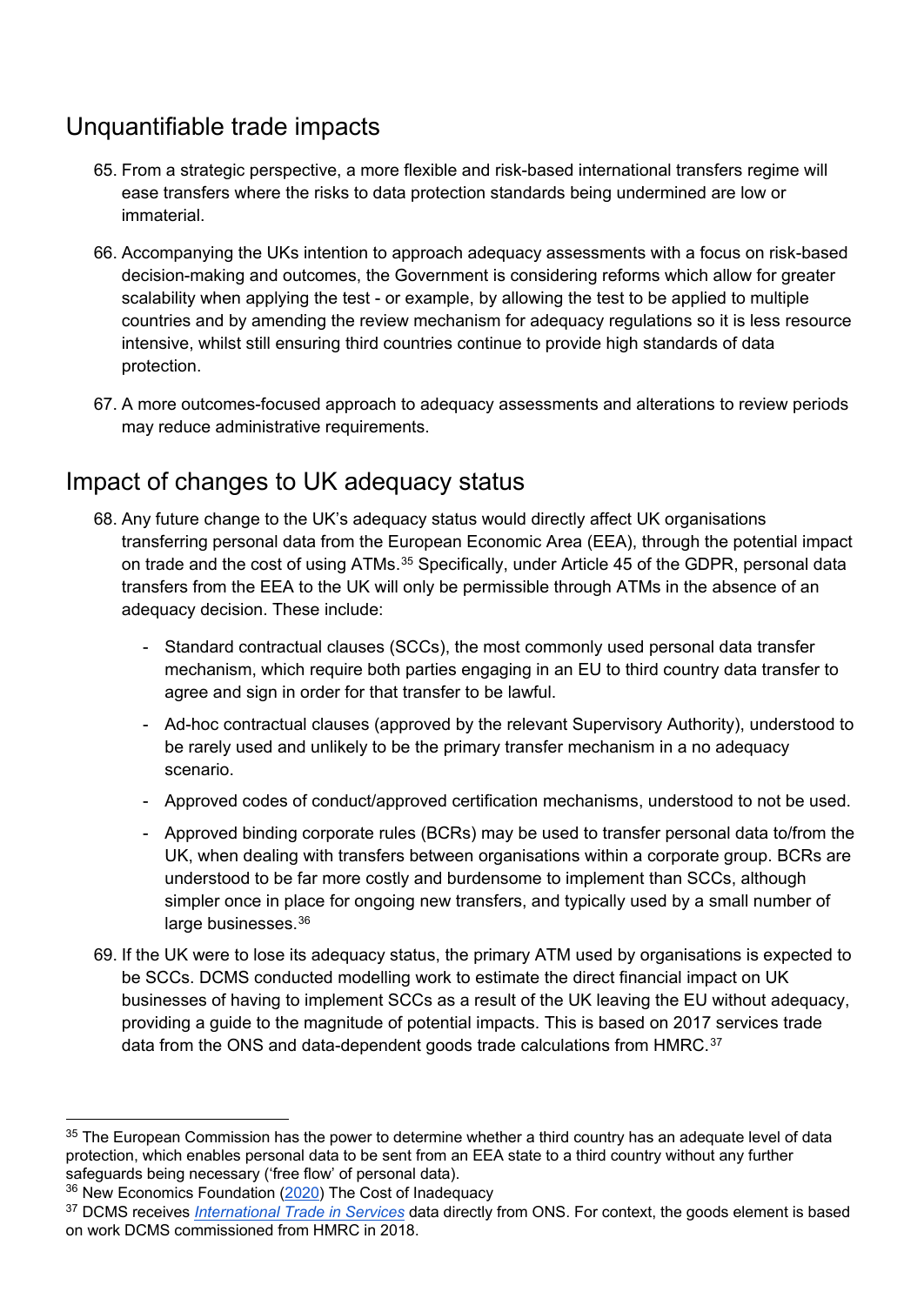- 70. Our model estimates the number of businesses that depend on transfers of personal data from the EU in order to export goods and services to the EU. It then estimates the total cost of implementing SCCs to continue to trade and to transfer personal data, and determines whether:
	- Gains from trade based on individual businesses' EU export revenue outweigh the internal compliance costs, in which case trade continues while firms incur costs; and
	- Compliance costs exceed trading profits, and those firms cease trading with the EU, in which case the trade with the EU ceases, the compliance cost is not incurred, and the model estimates the lost export revenue.
- 71. The model estimates that the total direct, financial impact on UK businesses would be around £1.4 billion over five years, the period in which compliance and SCCs would fully feed through to affected organisations. This comprises around £1 billion in reduced trading revenue and £420 million in increased compliance costs. EU organisations are also likely to bear compliance costs and it is possible that at least part of that would be passed back to UK organisations through various means, e.g. price increases.
- 72. This modelling necessarily requires some simplifying assumptions. We assume that the costs of SCCs to businesses of different sizes are set out in the table below.

| <b>Number of employees</b> | <b>Average SCC cost to businesses</b> |
|----------------------------|---------------------------------------|
|                            | £1,830                                |
| $1 - 9$                    | £10,126                               |
| $10 - 49$                  | £13,176                               |
| $50 - 249$                 | £15,128                               |
| $250 +$                    | £20,618                               |

- 73. Individual businesses' SCC costs were estimated using DCMS survey data in which businesses estimated the time required to put SCCs in place. It was assumed that these estimates equate to one full time administrator working for the length of time given by the respondent. ONS published statistics taken from the Annual Survey of Hours and Earnings<sup>[38](#page-21-0)</sup> on average salary by profession were used to calculate the resultant cost. A non-wage labour cost uplift has been applied in accordance with the RPC quidance on implementation costs.<sup>[39](#page-21-1)</sup>
- 74. We assume that only organisations for whom the one-off cost of implementing SCCs exceeds annual export profits would cease trading, and that this decision is made by all businesses in scope in the first year from which the UK loses adequacy. In reality, broader effects on trade are possible, where all businesses reliant on personal data transfers from the EEA may respond to the potential non-tariff barrier imposed by the loss of adequacy. In this case, it would be possible to measure the typical responsiveness in trade to a higher non-tariff barrier around data transfers. However, it is difficult to assess whether SCCs will pose higher non-tariff barriers to trade relative to an adequacy decision, and it is difficult to simulate such scenarios quantitatively.
- 75. The model looks at the impact of a loss of adequacy and the resulting decision whether or not to cease trading in isolation. There are, however, other effects of EU Exit that may lead businesses

<span id="page-21-0"></span><sup>38</sup> ONS [\(2020\)](https://www.ons.gov.uk/employmentandlabourmarket/peopleinwork/earningsandworkinghours/bulletins/annualsurveyofhoursandearnings/2020) Employee earnings in the UK

<span id="page-21-1"></span><sup>&</sup>lt;sup>39</sup> An uplift of 22% was applied based on 2018 data. Source: [RPC](https://assets.publishing.service.gov.uk/government/uploads/system/uploads/attachment_data/file/827926/RPC_short_guidance_note_-_Implementation_costs__August_2019.pdf) guidance note on 'implementation costs', RPC [short guidance note, August 2019.](https://assets.publishing.service.gov.uk/government/uploads/system/uploads/attachment_data/file/827926/RPC_short_guidance_note_-_Implementation_costs__August_2019.pdf) Note that 2018 is used because 2017, which is the year the trade data in the model relates to, is unavailable. The final result is somewhat sensitive to this change. Increasing the cost of SCC implementation by 22% added £70m to the overall SCC cost estimate.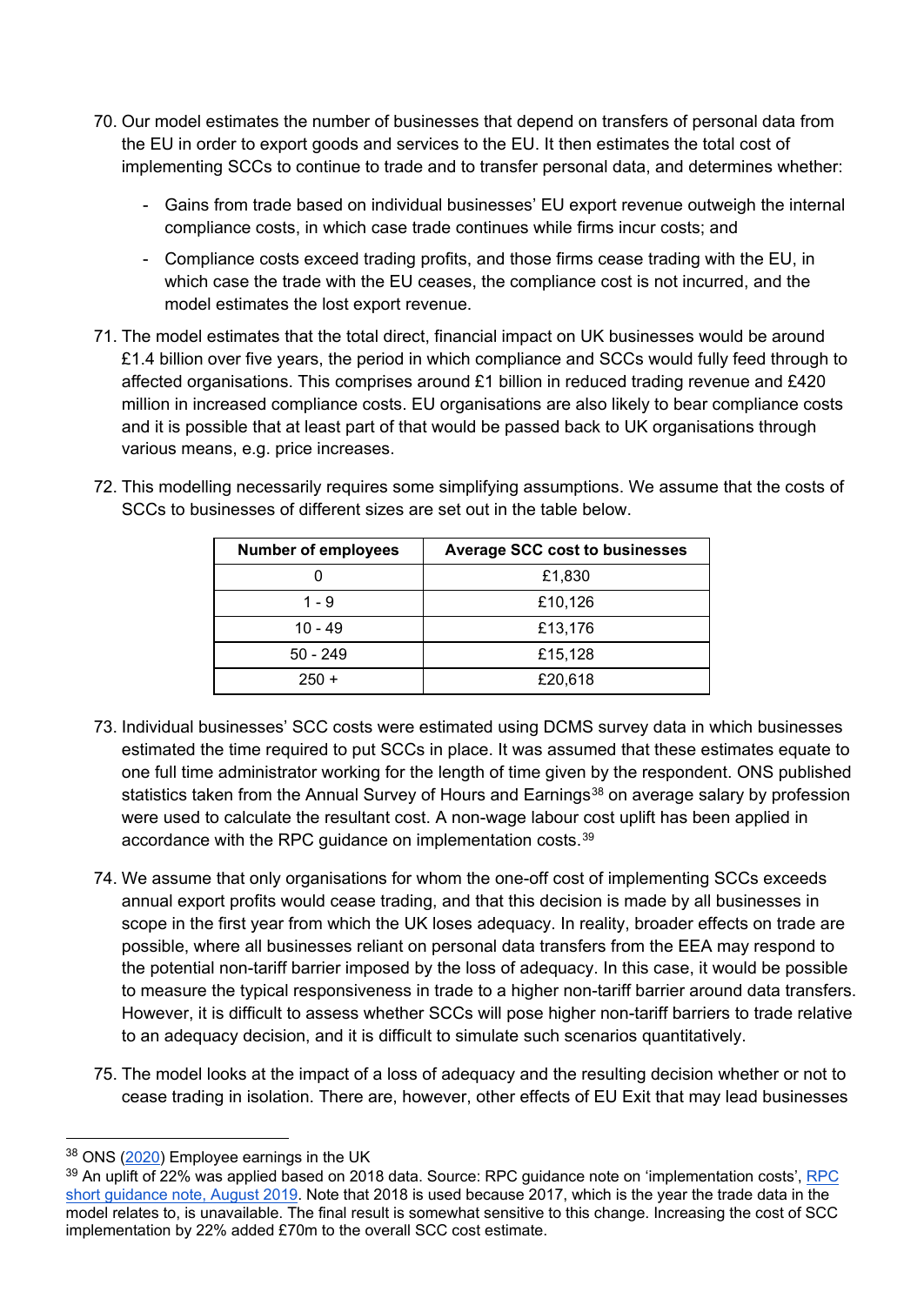to cease trading irrespective of personal data flows. There are also likely to be wider economic implications arising from the direct impacts that the model estimates, such as supply chain effects. These are too complex to model or to separate sensibly from other EU Exit impacts.

- 76. Some businesses have already implemented SCCs for transfer of personal data between the UK and the EU in order to prepare for the eventuality in which the UK does not receive a positive adequacy decision from the EU, and there may be others that choose to do so to preemptively mitigate the risk of losing adequacy. However, this would not reduce the total cost of implementing SCCs as modelled; it means that a proportion of it will have already been incurred.
- 77. We are seeking further information from businesses at consultation on their reliance on international personal data flows, and the uptake and costs of transfer mechanisms such as SCCs.

## <span id="page-22-0"></span>4. Qualitative consideration of impacts

- 78. Beyond the quantifiable impacts and trade impacts presented above, the package of reforms are expected to have a number of other effects. These are difficult to quantify as they may be qualitative in nature, create subtle or strategic impacts, or bring potential benefits which are difficult to predict and measure accurately. The rest of this section sets out our qualitative consideration of:
	- a. Reducing ambiguity for business;
	- b. Delivering better public services;
	- c. Improving regulatory oversight;
	- d. Increasing innovation;
	- e. Privacy and trust; and
	- f. Other impacts.

### <span id="page-22-1"></span>Reducing ambiguity for businesses

79. Reforms to deliver better public services are expected to have several key impacts. Measures are expected to reduce ambiguity and result in greater sharing and use of data within the public sector.

#### <span id="page-22-2"></span>Delivering better public services

80. Expected benefits from the package of reforms include increased sharing, coordination and collaboration between the public and private sectors, which would allow the delivery of better public services, ultimately leading to better outcomes for citizens. This is especially pertinent in the context of Covid-19, where responsible data use has been crucial to the public response. For example, globally, around 75,000 scientific publications on Covid-19 were published between January and November 2020, of which more than three quarters were open access.[40](#page-22-3) Research databases and scientific publishers removed playwalls so that the scientific community could quickly share COVID-19-related data and publications.

<span id="page-22-3"></span> <sup>40</sup> OECD [\(2021\)](https://www.oecd.org/sti/science-technology-innovation-outlook/crisis-and-opportunity/thepandemichastriggeredanunprecedentedmobilisationofthescientificcommunity.htm) notes that "the pandemic has triggered an unprecedented mobilisation of the scientific community"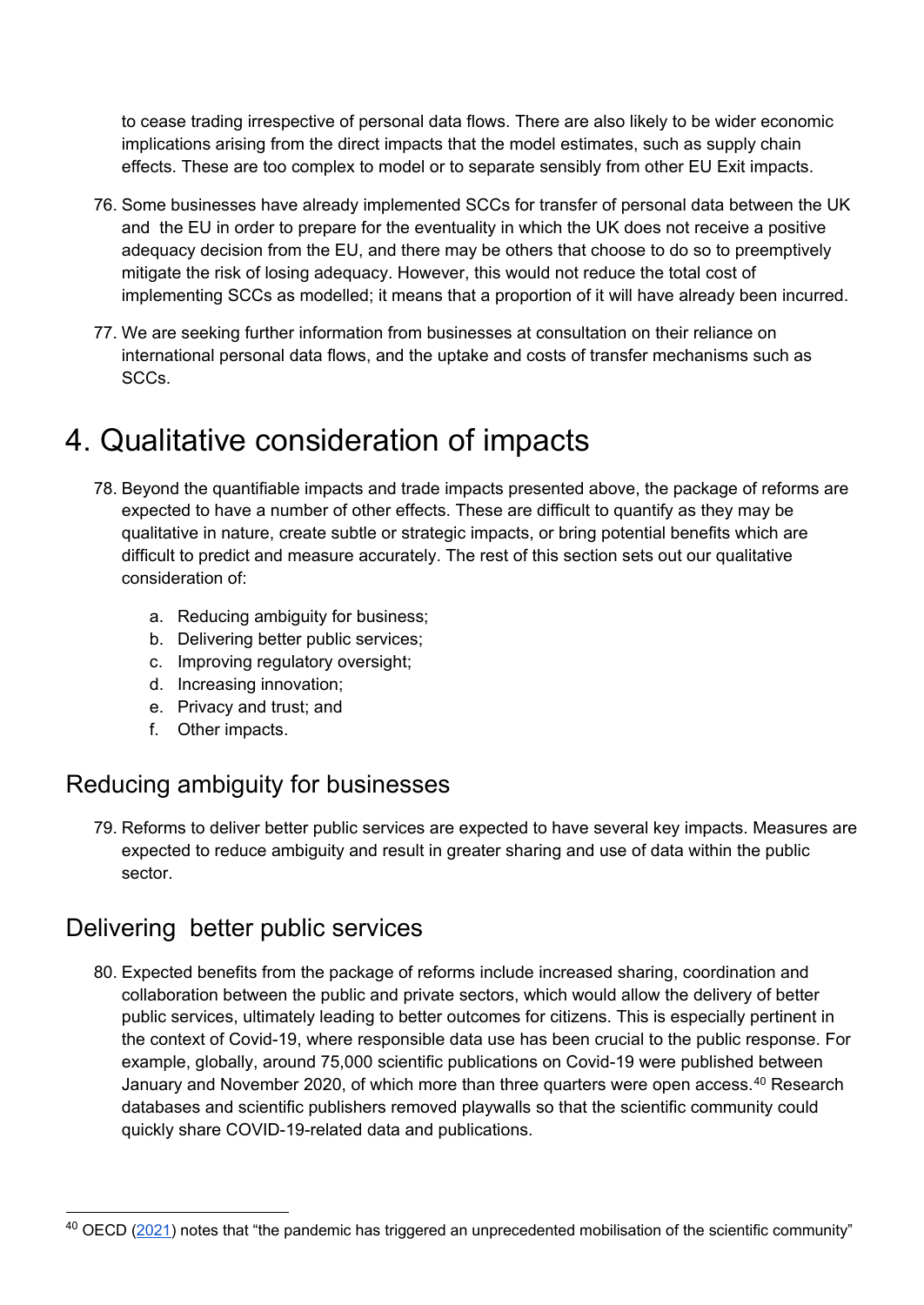- 81. Data flows allowed labs at the forefront of the outbreak to share information and rapidly develop tests for the virus.[41](#page-23-2) Spirometers, a device used to measure lung capacity, were issued by the NHS to patients at extreme risk from Covid-19. The device allowed patients to measure their lung capacity and share this information remotely with their doctors via an app.
- 82. However, there is evidence that there remain important barriers to data use in the provision of public services, including time taken to access data and constraints in data access for commercial companies, not just data protection rules. When surveyed, members of the health data user community reported that only 25% of recent requests for data had been completely successful, and only 45% of requests for clinical trial data were successful.<sup>[42](#page-23-3)</sup>
- 83. Providing clear processing conditions would help to provide data controllers with more certainty. Our proposals aim to address the barriers to data use by clarifying the conditions under which data can be processed and encourage greater data use, whilst empowering public bodies to process data where it is in the public interest.

#### <span id="page-23-0"></span>Improving regulatory oversight

- 84. We propose measures to reform the Information Commissioner's Office (ICO); this modernising reform agenda is an investment in the ICO's future success and will sustain its world-leading reputation, while preserving its regulatory independence.
- 85. These reforms aim to move the ICO away from handling a high volume of low-level complaints and towards addressing the most serious threats to public trust and inappropriate barriers to responsible data use. It is understood that the ICO currently allocates a significant proportion of its resources to handling almost 40,000 complaints each year from the general public about data protection.[43](#page-23-4) A large proportion of data protection complaints received are found to have no infringement or do not relate to GDPR.<sup>[44](#page-23-5)</sup>
- 86. Similarly, our reforms of the ICO are expected to generate a range of non-monetised impacts, and it is likely the net impacts of such measures will be positive. Our ICO reforms will also complement other reform areas, such as enabling a risk-based approach to enforcement and supporting a proportionate sanctions regime, and deliver other benefits, including increased transparency and reporting, and clearer guidance for business. However, the degree to which we can assess the monetised impacts of these measures is limited, and we will be seeking further evidence as part of this consultation.

#### <span id="page-23-1"></span>Increasing innovation

87. There is evidence that the current GDPR raises high compliance burdens, relative to size and turnover of SMEs,<sup>[45](#page-23-6)</sup> with evidence that the average SME in the EU could expect its annual costs to increase by £2,500 to £6,000, representing 16 and 40 percent of current annual SME IT

<span id="page-23-2"></span> <sup>41</sup> Deepmind [\(2020\)](https://deepmind.com/research/open-source/computational-predictions-of-protein-structures-associated-with-COVID-19) Computational predictions of protein structures associated with COVID-19

<span id="page-23-3"></span><sup>&</sup>lt;sup>42</sup> MDC [\(2019\)](https://s3.eu-west-1.amazonaws.com/media.newmd.catapult/wp-content/uploads/2019/10/22170649/health-data-report.pdf) Use of health data by the life sciences industry. Sample: online survey of UK health data user community, including academic and charitable as well as commercial users of health data.

<span id="page-23-5"></span><span id="page-23-4"></span><sup>&</sup>lt;sup>43</sup> The ICO [\(2020\)](https://ico.org.uk/media/about-the-ico/documents/2618021/annual-report-2019-20-v83-certified.pdf) received 38,514 data protection complaints in 2019/20, slightly lower than 41,661 from last year 4441% of cases resulted in "No infringement" or "No infringement with advice given". 2.9% cases were found not to relate to GDPR - ICO [\(2020\)](https://ico.org.uk/media/about-the-ico/documents/2618021/annual-report-2019-20-v83-certified.pdf) ICO annual report and financial statement 2019/20

<span id="page-23-6"></span><sup>45</sup> European Commission [\(2020\)](https://ec.europa.eu/info/sites/default/files/1_en_act_part1_v6_1.pdf) Two years of application of the General Data Protection Regulation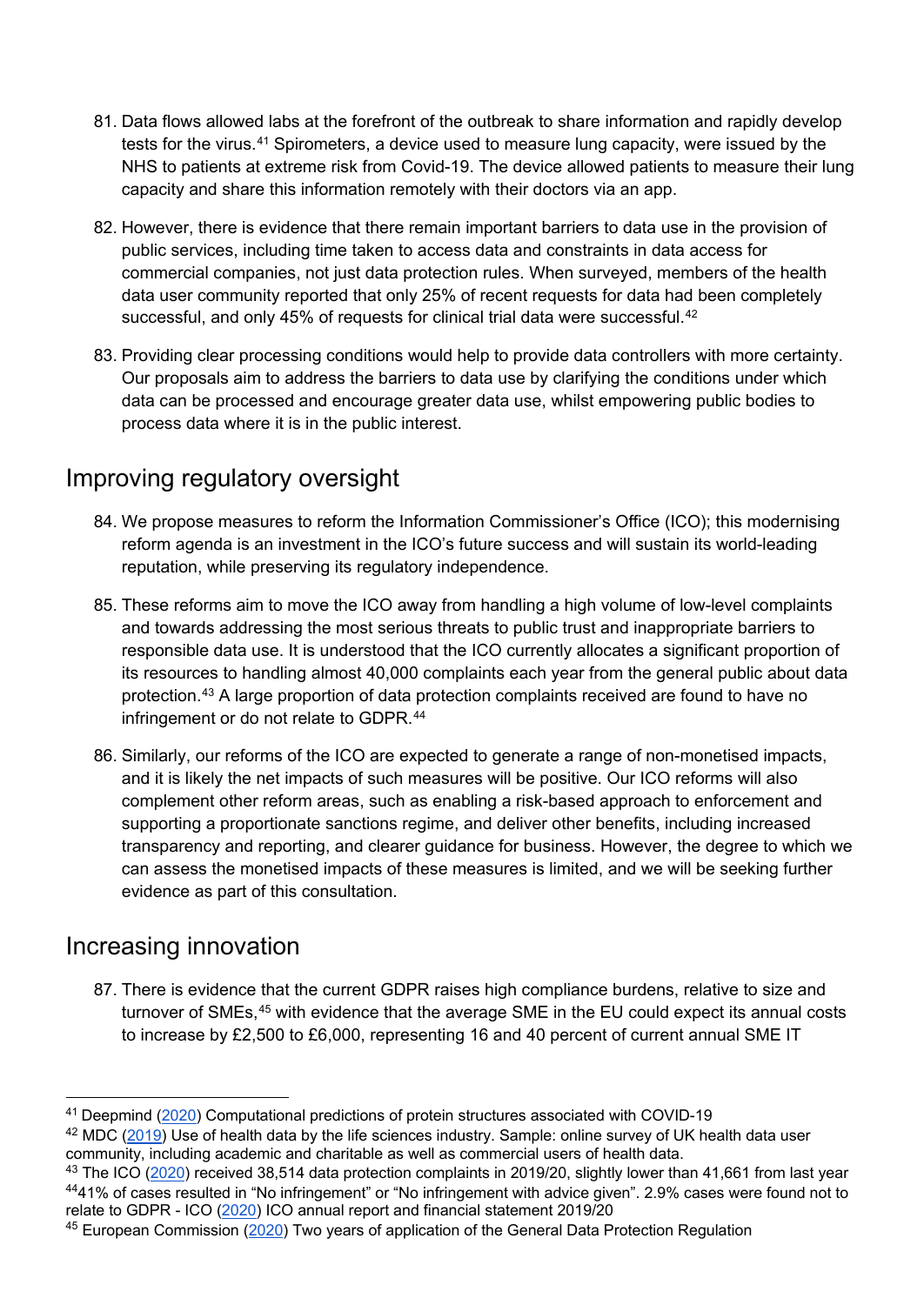budgets compared to 2013.<sup>[46](#page-24-2)</sup> Research on start-ups in Germany found that while the GDPR can stimulate innovation, the cumulative impact of privacy regulation reduces start-ups' access to data making certain products and technologies harder to develop, especially in the field of big data and artificial intelligence. Also, data protection regulation might lead firms to abandon products or product ideas that are judged, possibly incorrectly, to be incompatible with the regulation.<sup>[47](#page-24-3)</sup>

#### <span id="page-24-0"></span>Impacts on privacy and trust

- 88. Typically, greater data protection may benefit data subjects to the detriment of other potential data users and vice versa. However, many avenues exist to encourage data use without compromising privacy.
- 89. By nature, any regulations around data protection affect both data controllers and data subjects. Any reforms should therefore carefully assess whether there will be significant impacts in terms of privacy, the rights and powers of data subjects, and potential impacts on trust in data use.
- 90. We have begun to consider the consumer-side impact of measures on privacy and levels of trust in the data regime. With a view to quantifying these impacts, we have assessed the evidence on the hypothetical value of privacy rights currently enshrined in the UK GDPR, and on the impact of trust on data sharing.
- 91. Current literature suggests that UK consumers have become less concerned about the use of their data. In 2018, Deloitte reported that 47% of digital consumers were "very concerned" about the use of their data but this halved to 24% in 2020.<sup>[48](#page-24-4)</sup> Moreover, an ONS survey found 70% of adults in Great Britain considered data useful when governments use it to understand and better serve society, and 65% said data was useful when researchers or scientists used it to improve knowledge.[49](#page-24-5)
- 92. The proposed measures are designed to maintain key safeguards and high standards of data protection, while shifting to more outcomes-based requirements and therefore we do not expect the proposals to lead to worse outcomes for individuals. For example, we propose making accountability more flexible and risk-based while still maintaining the accountability framework itself. Data subjects would maintain their rights to a SAR and those that wish to access their data would still be able to. We welcome stakeholders' views on the impact of the proposed measures on trust, the channels of impact and methodological approaches for quantifying this.

#### <span id="page-24-1"></span>Other wider impacts

93. While we attempt to capture some of the benefits of increased data use by organisations through a GVA approach, reforms may have larger potential benefits, enabling new innovation, products and technology. The application of this data is by nature unpredictable, but we expect that significant benefits may be realised through a more pro-growth and trusted regulatory framework

<span id="page-24-2"></span> <sup>46</sup> Christensen et al.[\(2013\)](http://citeseerx.ist.psu.edu/viewdoc/download?doi=10.1.1.657.138&rep=rep1&type=pdf) The Impact of the Data Protection Regulation in the E.U.

<span id="page-24-3"></span><sup>&</sup>lt;sup>47</sup> Martin et al. [\(2019\)](https://link.springer.com/article/10.1007/s10796-019-09974-2) How Data Protection Regulation Affects Startup Innovation

<span id="page-24-4"></span><sup>48</sup> Deloitte [\(2020\)](https://www2.deloitte.com/uk/en/pages/technology-media-and-telecommunications/articles/digital-consumer-trends-data-privacy.html?utm_source=Benedict%27s%20Newsletter&utm_campaign=7b2d142758-Benedict%27s%20newsletter%20free&utm_medium=email&utm_term=0_4999ca107f-7b2d142758-71060093) Digital Consumer Trends survey

<span id="page-24-5"></span><sup>49</sup>DCMS [\(2020\)](https://www.gov.uk/government/statistical-data-sets/ad-hoc-statistical-analysis-202021-quarter-2) The Opinions and Lifestyles Survey - Percentage of adults (16+) who agree that data (including personal data) is useful in a range of scenarios.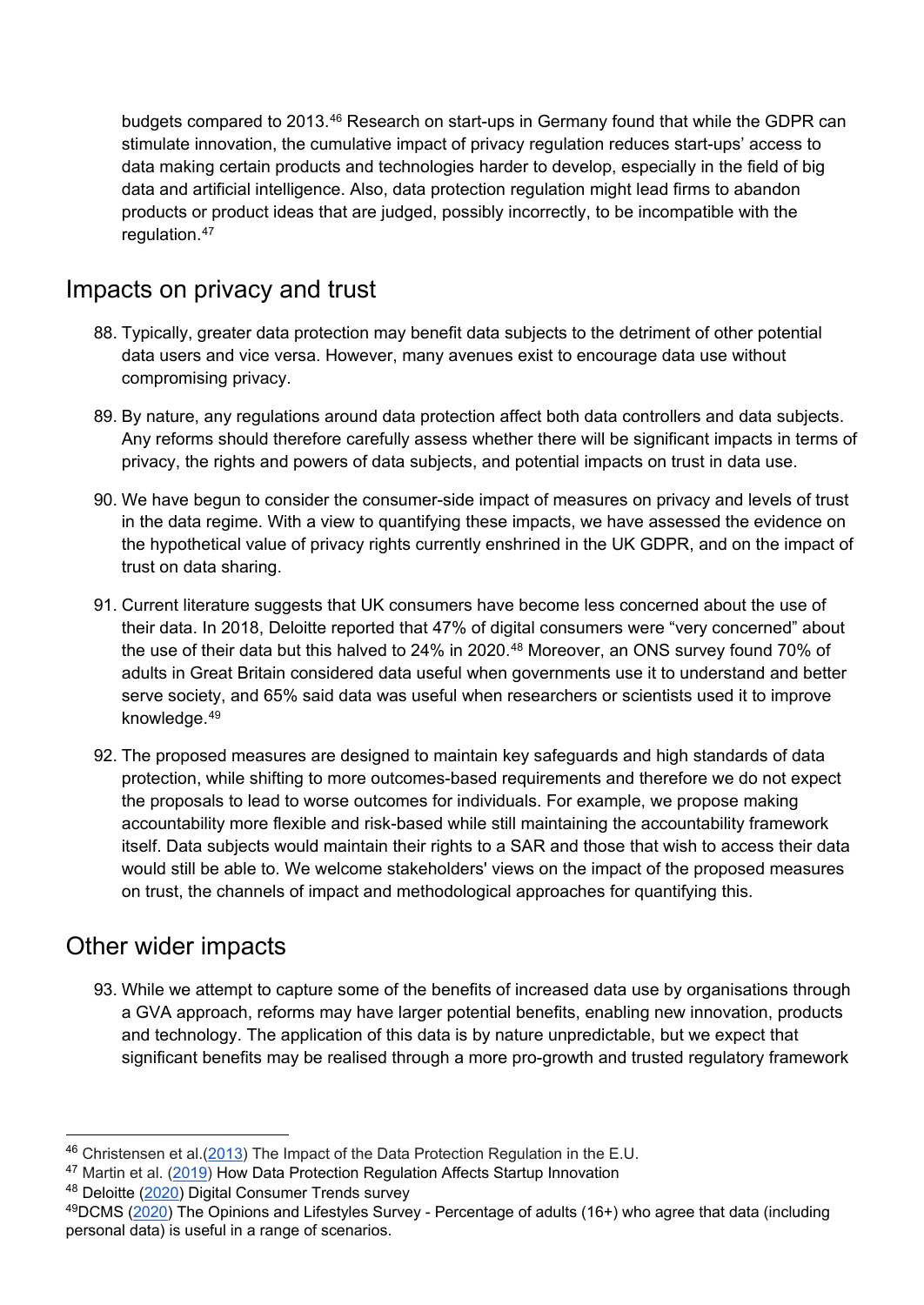for data protection. Measures are also likely to have impacts on particularly data-driven industries and the direct data market.

- 94. Even marginal changes to this regime may have large implications on many data-driven industries, given the size and growth of related markets. Data has become a driving force of the modern economy, at the forefront of technological and scientific progress, driving scientific discovery and new goods and services. The UK direct data market - consisting of value added from the generation, storage, processing and analysis of digitised data - has been estimated to be worth over £15 billion annually.<sup>[50](#page-25-0)</sup> Yet, there are numerous and considerable challenges to unlocking the value of data.<sup>[51](#page-25-1)</sup>
- 95. Reforms, such as those set out in this consultation, should contribute to realising this value through responsible data use within a pro-growth and trusted regulatory regime for data protection.

<span id="page-25-0"></span> <sup>50</sup> Data Landscape [\(2020\)](https://datalandscape.eu/study-reports/final-study-report-european-data-market-monitoring-tool-key-facts-figures-first-policy) European Data Market Monitoring Tool

<span id="page-25-1"></span><sup>51</sup> Coyle and ODI [\(2020\)](https://www.bennettinstitute.cam.ac.uk/media/uploads/files/Value_of_data_summary_report_26_Feb.pdf) The Value of Data summary report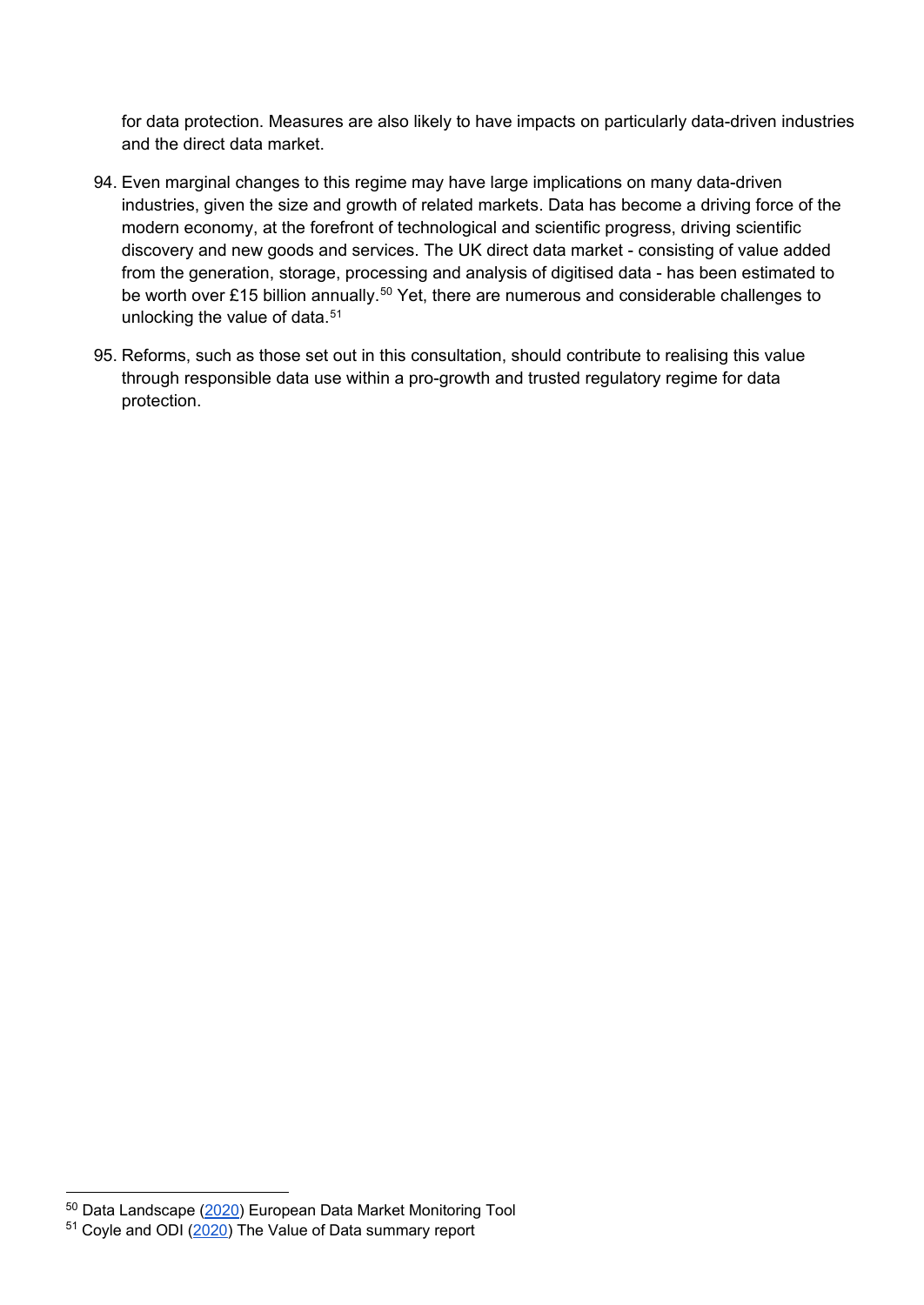#### **Annex**

This document lists questions from the UK Business Data Survey (UKBDS) 2020 that are referred to within the Data Reform analysis paper.

#### **Whether use data in any form, by type\***

| Any use of personal data (could be employees, customers or both) |     |
|------------------------------------------------------------------|-----|
| Non-personal data                                                | 50% |
| Does not use any data                                            | 19% |
| Personal Data (employees only)                                   | 19% |

Sample = 4,500. \*Answers are derived from multiple questions in the UKBDS.

#### **B2. You said you don't agree that regulatory GDPR and DPA 2018 guidance is clear or easy to understand. Have you experienced any of the following in your business as a result?**

| Disproportional time spent working out the requirements of GDPR and / or DPA        |     |  |
|-------------------------------------------------------------------------------------|-----|--|
| Outsourced compliance with data protection regulation to specialist staff           |     |  |
| Prevented the implementation of a new or significantly improved product, process or | 10% |  |
| business model                                                                      |     |  |
| Stopped or reduced international trade because of worries around compliance         |     |  |
| None of these                                                                       | 40% |  |
| Refused / prefer not to say                                                         | 0%  |  |
| Don't know                                                                          | 0%  |  |
|                                                                                     |     |  |

Sample = 494\* businesses that disagreed with the statement "My business finds the regulatory GDPR and DPA 2018 guidance published by the ICO clear and easy to understand" in question B1\_2.

\*A smaller sample size results in a greater margin of error. This means there is less confidence in these results being reflective of the population.

#### **B3. Which elements of GDPR do you feel could be clearer?**

| The lawful bases that allow data processing                                                                       | 42% |
|-------------------------------------------------------------------------------------------------------------------|-----|
| Data Protection Impact Assessments (a process to identify and minimise the data<br>protection risks of a project) |     |
| The definitions of 'special category' data                                                                        | 40% |
| When is a dataset anonymous (i.e. not personal data)                                                              | 40% |
| What people's data rights are (e.g. right to be forgotten)                                                        | 38% |
| How and when to report a data breach                                                                              | 37% |
| International transfers of personal data                                                                          | 35% |
| I do not know specific elements of GDPR                                                                           | 21% |
| General requirements / what different elements mean in practice                                                   | 3%  |
| Small businesses                                                                                                  | 2%  |